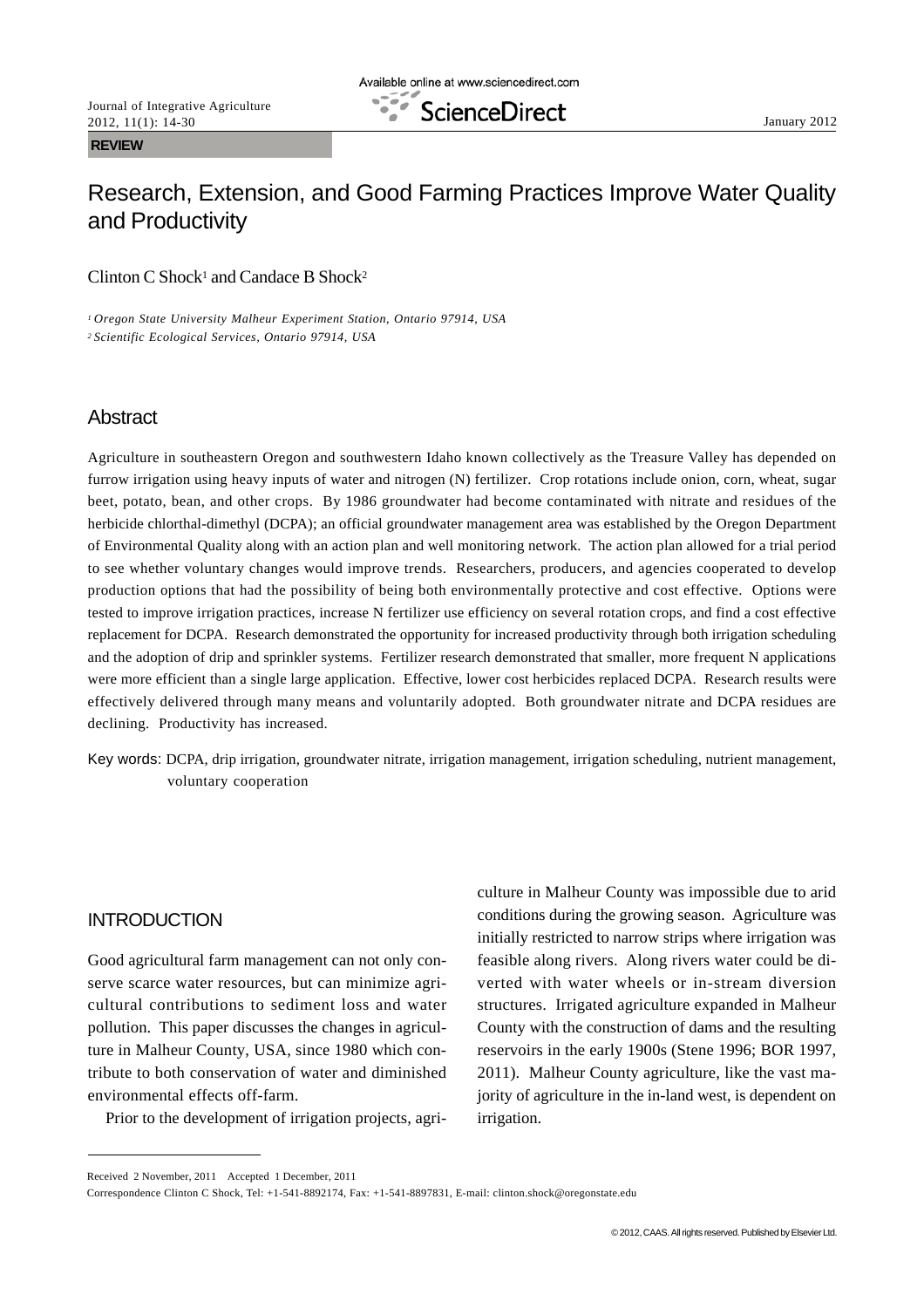## **CROPS**

The crops that have been grown in Malheur County have changed with changing economic opportunities over the years. By 1944, the greatest number of hectares produced wild hay, sugar beets (*Beta vulgaris*), and potatoes (*Solanum tuberosum*) (Gregg 1950). By 1961, surveying methods had changed to those used today; Malheur County Extension estimates not only the areas of major crops but also the crop values.

### Forage and cereal crops

Over the last 45 yr, alfalfa (*Medicago sativa*), other hay, and wheat (*Triticum aestivum*) have been grown on the most acreage in Malheur County. 85% of the alfalfa hay produced in the county is either fed to animals by the producer or sold for local animal consumption. The best quality alfalfa hay is normally utilized by dairies and the remainder is utilized as feeder hay. Rye (*Secale cereale*) and grass hay are consumed locally. Barley (*Hordeum vulgare*) and corn (*Zea mays*) are raised primarily as feed grains and are utilized locally by feed lots and dairies. Corn grown for silage is all fed locally, either by the grower or nearby neighbors. It contributes heavily to the nutrient requirements for local dairy cattle and feedlots (Schneider 1990).

Wheat is the major cereal crop. Soft white wheat is exported to world markets for quality pasta and pastries. In addition to serving as a cash crop, wheat is produced as a rotation crop with row crops in order to maintain soil with lower amounts of weeds and diseases of other cash crops. Over 90% of the wheat is raised on irrigated soil (Schneider 1990).

#### Row crops

Onions (*Allium cepa*), sugar beets, and potatoes have produced the greatest income per acre and have had a very large impact on the county economy in terms of jobs created by processing and handling in addition to the field production. Onions are generally considered the most important cash crop in Malheur County. All the onions are produced for the open market which can be quite volatile; the value of onions is based on

the national and worldwide supply of onions and consumer demand. A large majority of the onions produced are Yellow Sweet Spanish. Some acreage is also planted to red and white onions. Most of the onions are stored either in growers' storages or packing shed storages to be sold at a later date. Onions are processed or packed locally and shipped by truck or rail (Schneider 1990). Onions are processed into frozen chopped onions or onion rings at factories in Ontario, Oregon, Fruitland, Idaho, and Weiser, Idaho. The area planted to onions has increased over the years compared to the other row crops (Fig. 1). The volatility of the onion market contributes to fluctuations in the amount of acreage planted.

Most of the potatoes in the county have been produced for processing under contract with Heinz Frozen Food Co., Ontario, Oregon and J. R. Simplot Co. Caldwell, Idaho. Contracts have continually become more stringent on quality. Potatoes are the most difficult crop to produce because of their sensitivity to heat stress which makes it imperative that excellent irrigation techniques be practiced (Schneider 1990). Potato acreage in the county has been declining due primarily to subsidies to producers and processors elsewhere.

Sugar beets are a traditional row crop that has been produced in Malheur County since the 1940s. All sugar beets are grown under contract with the Amalgamated Sugar Company, a grower owned cooperative. The beet company regulates the contracted area and subsequent production. Sugar beets have been a relatively



**Fig. 1** Increase in the cultivated area of onion production in the Treasure Valley over the last 50 yr. Approximately half of the area is in Malheur County and the other half is in the adjoining counties in Idaho.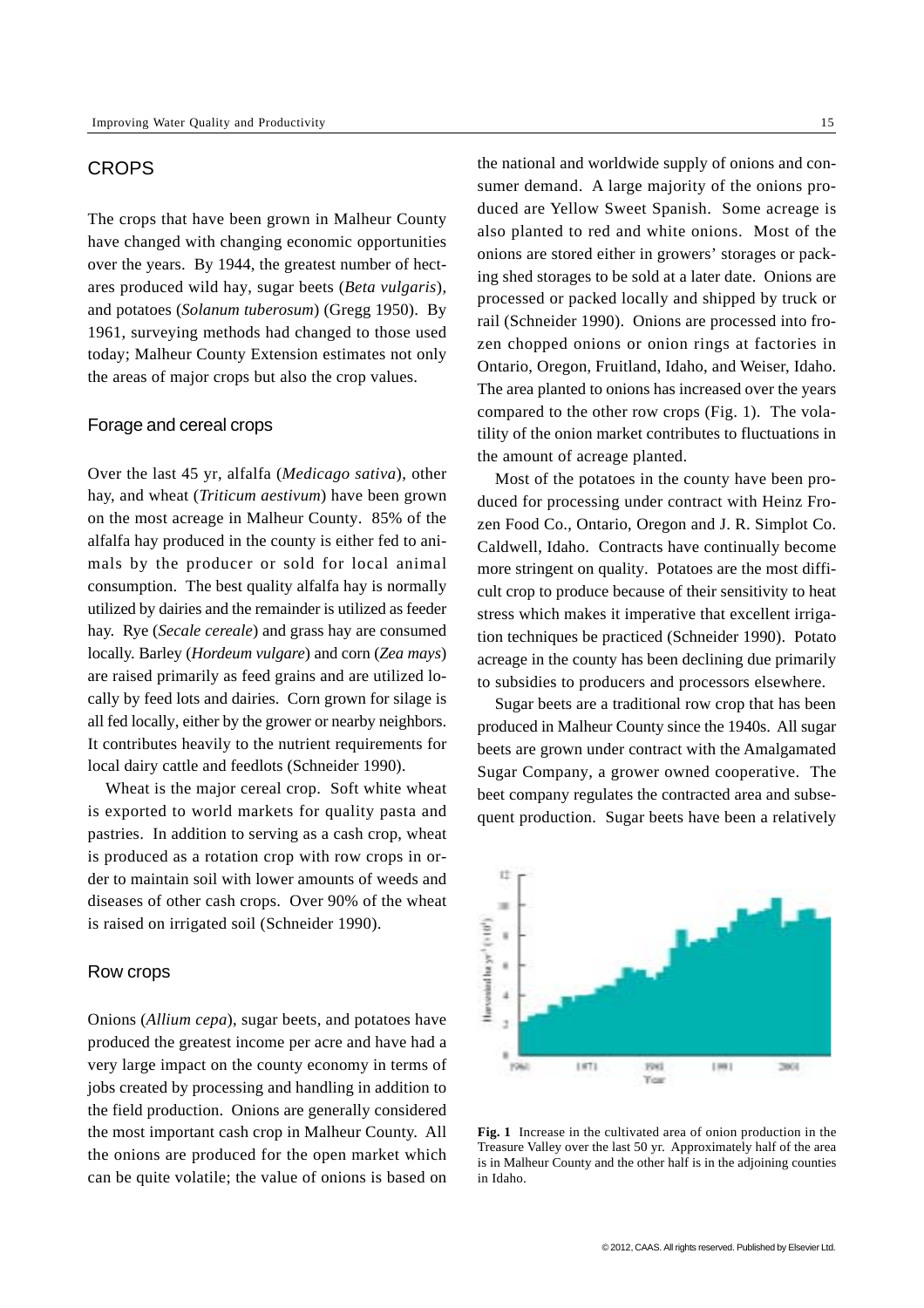stable crop in terms of price and yield but the effect of recent trade agreements is as yet unknown (Schneider 1990). Acreage planted to sugar beets in Malheur County has been declining.

# IRRIGATION, FERTILIZATION, AND PESTICIDE MANAGEMENT

# After the Owyhee dam construction and before 1980

Most of the land that farmers settled was sagebrush steppe that had to be modified before it could be brought into production. The surface soils in the alluvial basins were saline and sat atop a hard layer of caliche. The caliche developed by calcium carbonate leaching from the surface soil into subsoil over thousands of years. After irrigation water from the Owyhee dam became available it was used to leach salt from the surface soil by building a berm around a field and flooding the field. In the 1940s, the Malheur Experiment Station discovered that deep plowing would break up the nearly impermeable caliche and mix it with the topsoil and salt, promoting salt leaching (Lovell 1980; Anon 1983).

Prior to the advent of modern herbicides, growers used the same land year after year for the same crop. Fields for crops which required excellent weed control were kept fairly weed seed free by frequent hand weeding. The onion yields and size would decline considerably with repeated years of planting onions in the same field since root disease organisms proliferated. Onions are sensitive to water deficits and were once thought of as being a high user of nitrogen fertilizer. Supplying the needed water and nitrogen resulted in nitrogen leaching into the vadose zone (the zone between the roots and above the ground water level) and eventually into the shallow aquifers.

After World War II, chemical fertilizer was readily available and inexpensive. More row crops were planted due to the increase in consumer demand and higher commodity prices of the strong economy following the war. Due to high demand and commodity prices, more farmers switched from cereal crops to row crops. Row crops were fertilized at higher nitrogen rates and these crops were more sensitive to water deficits.

#### Situation about 1980

**Irrigation**In 1980, irrigation in meadows and pastures was still dominated by surface flood irrigation from dirt ditches. Irrigation of crops was primarily by surface furrow irrigation from dirt and concrete ditches. Siphon tubes were used to deliver the water from the ditch to the irrigation furrows. Fields had been leveled, but not with laser leveling. Irrigation scheduling was based on the calendar and grower intuition and experience.

**Soil preparation and DCPA use**Soil was prepared in the fall after harvest and in the spring. Spring soil preparation tended to compact and dry the soil. Since efficient weed control through the adoption of herbicides was becoming established in the 1970s, these practices were already leading to fall bedding of the soil (conserving winter soil moisture and protecting the soil from physical damage when the soil was worked wet in the spring) and the adoption of environmentally sound crop rotations. Herbicides reduced weed competition, allowing crop rotations that included onions, sugar beets, wheat, corn, dry beans, potatoes, alfalfa forage, alfalfa seed, spearmint, peppermint, and other crops. Growers used a variety of crop rotations.

The herbicide DCPA (chlorthal-dimethyl; chemical name dimethyl-2,3,5,6-tetrachlorobenzene-1,4-dicarboxylic acid) was widely used in Malheur County by onion and alfalfa seed growers to control a wide spectrum of weeds. Several chemicals such as DCPA were applied at the full broadcast rate,  $13 \text{ kg}$  ha<sup>-1</sup> broadcast to prepare the ground for planting. Ample labor was usually available to help conduct supplemental hand weeding.

By the mid 1980s, groundwater in northeastern Malheur County had become contaminated with the breakdown products of DCPA and with nitrate from the heavy use of nitrogen fertilizers (Bruch 1986).

**Fertilization** Prior to the 1980s, fertilization management decisions were based on perceived need of crops, not analytical chemical assessments of what nutrients were lacking. Farmers formulated their own special mixes of fertilizer. Soil analyses or follow-up testing of plant tissue samples from roots or petioles (the leaf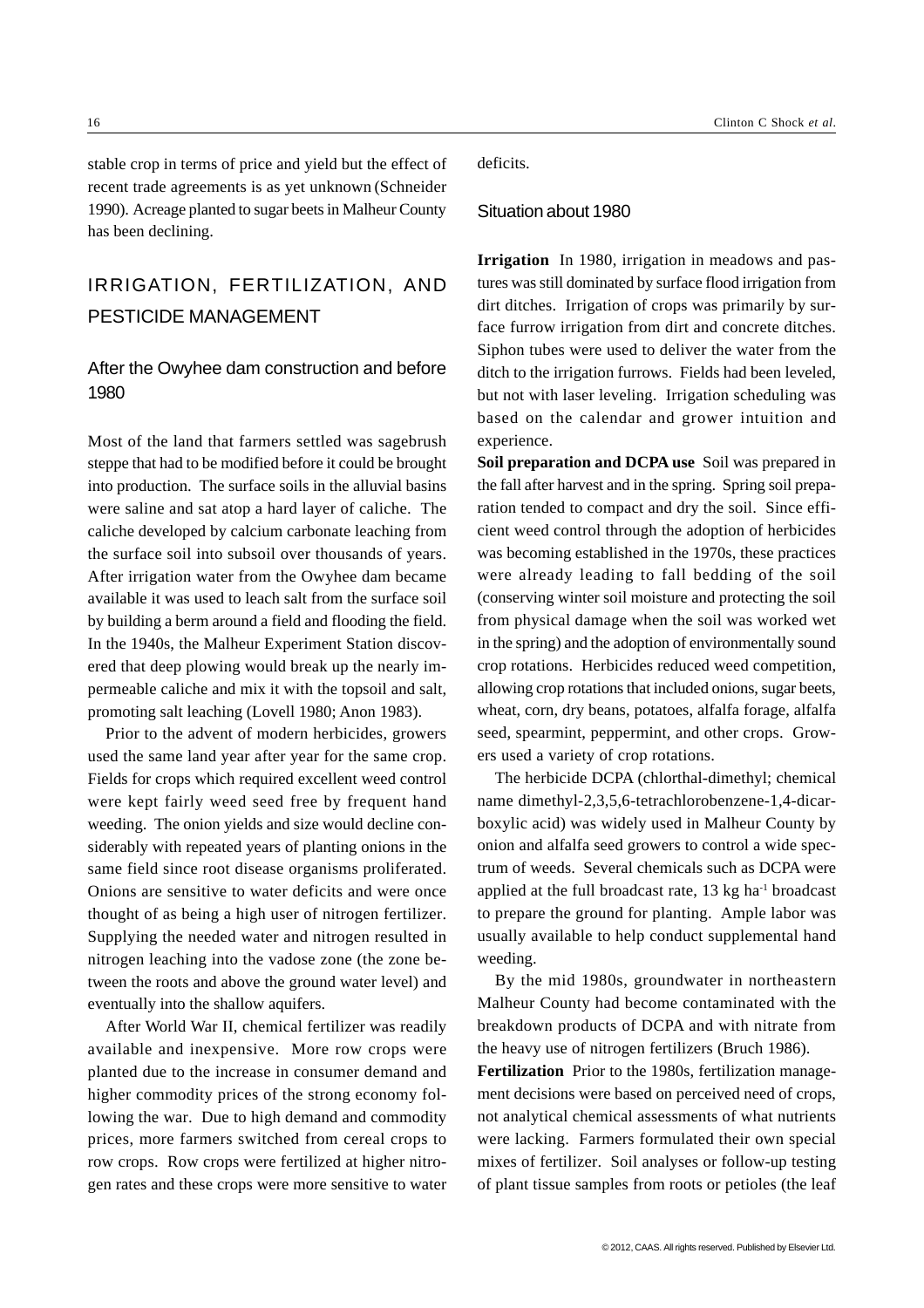stem that supports the blade of a leaf) were rare. Each grower had his own special blends of fertilizer for onion, potatoes, and sugar beets. Up through the early 1980s, it was common practice for farms to have their secret crop mix made up of  $1100-1700$  kg ha<sup>-1</sup> of 16-16-16 for fall fertilizer. Fall fertilizer mixes containing 170-  $225$  kg ha<sup>-1</sup> of nitrogen were followed up in the spring with another  $170-335$  kg ha<sup>-1</sup> of nitrogen sidedressed. Due to relatively high commodity prices and relatively low fertilizer prices, excess nitrogen was applied in the attempt to achieve maximum yields.

Fertilizer rates were determined by the growers' financial condition and yield aspirations, not based on carefully identified crop needs. Even the published fertilizer guides appeared to be based on assured yield maximization, with little thought as to the fate of excess nutrients, not yet a part of the public environmental mindset (Feibert *et al*. 1998; Shock *et al*. 1996, 2004). **Pesticides** Prior to their being banned, growers used DDT, Aldrin, Endrin, and other similar products. These products have very long half lives, hence they decay slowly. Traces of the legacy pesticides can be found in runoff water and sediment.

**Crop residues** Crop residues from growing wheat and sweet corn and growing and processing sugar beets were largely recycled. Beet pulp was recycled into cattle feed. Manure from dairies was recycled onto farm lands as a fertilizer.

Alfalfa seed screenings, the by-product of processing alfalfa seed, were hauled to the landfills for burial due to environmental regulations against their traditional use as an animal feed supplement. Alfalfa seed screenings constituted 16% of local land fill volume in the 1980s. Potato processing waste was fed to cattle, but the residual sludge from processing was trucked to holding ponds where it was stored and accumulated. Cull onions were buried in shallow pits.

#### Challenges in 1980

By the end of the 1970s, environmental concerns for Malheur County indicated a need for irrigated agriculture to 1) reduce soil loss and nutrient loss from crop land, 2) improve irrigation efficiency, 3) reduce nutrients added to groundwater, 4) preserve soil structure, and 5) transform agricultural chemical use so that very

low rates of agricultural chemicals would be required. Where chemical products were required, they needed to degrade quickly without effects off the farm. Irrigation-induced losses of phosphorus (P) and sediment were problems documented by a local citizen's committee (Malheur County Court 1981). In 1989, an official groundwater management area was established in northern Malheur County by the Oregon Department of Environmental Quality (ODEQ) culminating in an action plan (ODEQ 1991).

What types of changes might be needed to solve the environmental challenges of the 1980s. The reduction of soil and nutrient losses from crop land could be managed with additional field leveling, better irrigation management, and the adoption of more efficient irrigation systems. Increases in irrigation efficiency could facilitate reductions in irrigation-induced erosion and excessive nitrate leaching. Irrigation management should include better timing of water application to plant needs. Reexamination of fertilization practices was needed to redirect fertilization toward only satisfying plant nutrient needs and economical crop responses. Keeping sediment on the crop fields and water in the root zone of the crops would reduce the contaminate load leaving the field in both runoff and in losses to the ground water. Reduced and timely tillage could reduce the physical damage to the soil that was resulting from cultivation. Innovations in the development of integrated pest management and the use of short half-life agricultural chemicals could reduce the pesticide load carried off of farms.

Nitrogen management and irrigation management are closely linked, and trying to manage one without the other becomes self-defeating. In a semiarid environment with rare large precipitation events, nitrate usually only leaches when excess water is applied and conversely excess water can only leach large amounts of nitrate if substantial amounts of nitrate are available to be leached from the soil profile. The goal is to have just enough nitrogen available to maximize crop growth and just enough water in the soil profile to keep crop growth adequate without excess water carrying nutrients to greater depth. Both goals required irrigation innovation since reducing the application of excess nitrogen is hard with furrow irrigation systems. It is difficult to use furrow irrigation systems without sub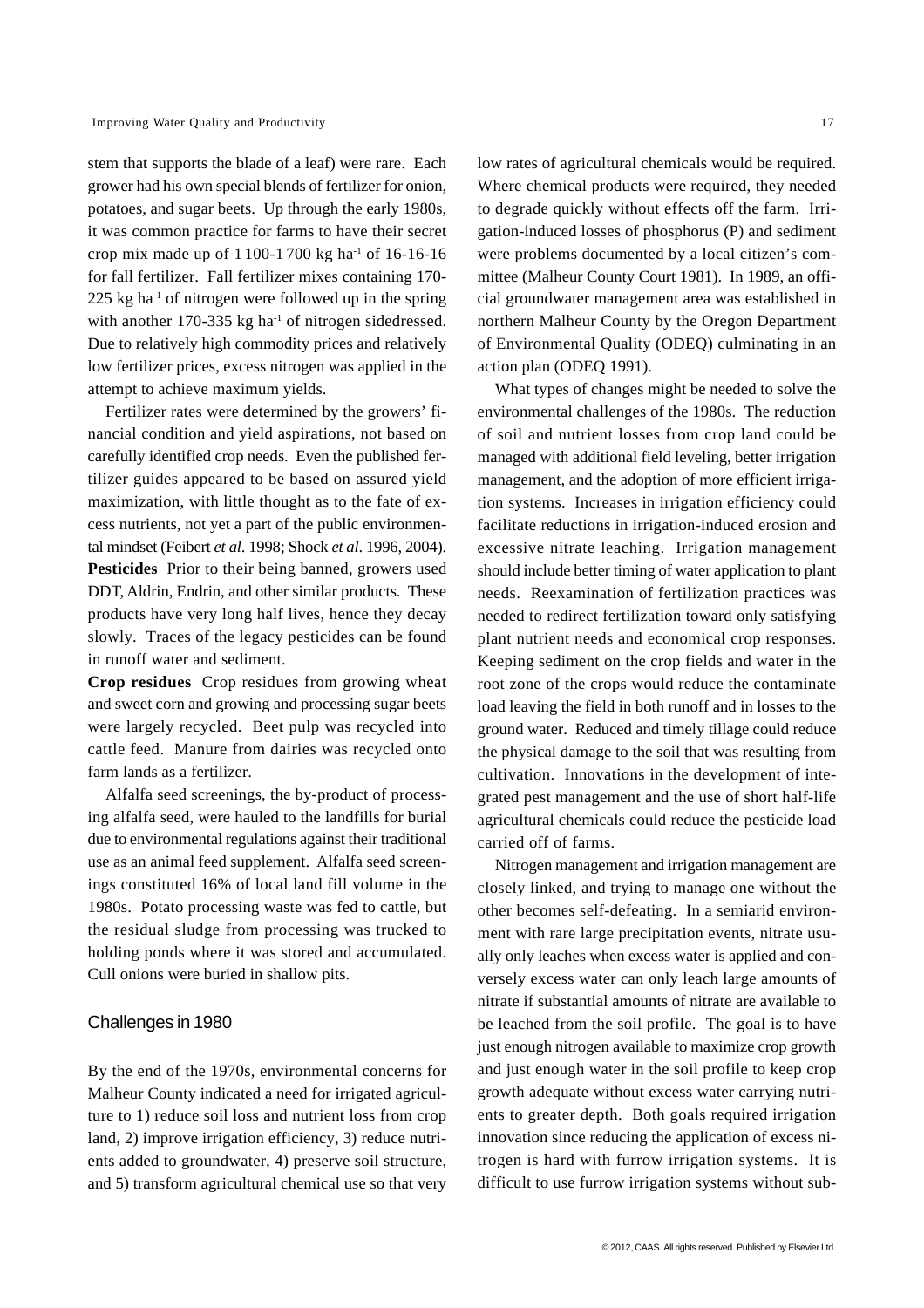stantial downward water movement and nitrate leaching. Nutrients are also washed off the field when large amounts of water move across the field with substantial force and remove soil from the field.

## Changes since 1980

Major changes in agricultural practices have occurred over the last two and a half decades in Malheur County. Progress has been made in reducing groundwater contamination, reducing soil loss and nutrient loss in runoff, and improving water use efficiency. Research, education, and implementation funding was obtained to pursue long term environmental goals while respecting economic constraints faced by producers. These changes have been made through a cooperative process, led by the Malheur County Soil and Water Conservation District (SWCD). Agencies contributing to this cooperative endeavor included the Natural Resource Conservation Service (NRCS), the Farm Services Agency (FSA), the Oregon Watershed Enhancement Board (OWEB), Oregon Department of Agriculture (ODA), ODEQ, and the US Bureau of Reclamation (BOR). The Malheur Watershed Council, the Lower Willow Creek Working Group, and the Owyhee Watershed Council along with growers' associations, growers, and ranchers were instrumental in implementing the changes. The Malheur Agricultural Experiment Station (MES) and the Malheur Cooperative Extension Service of Oregon State University (OSU), and the Agricultural Department of Treasure Valley Community College provided research and dissemination of the results of the research.

A wide range of research, demonstration, and implementation efforts were planned and conducted to improve production efficiency and ameliorate environmental problems associated with conventional farming practices. With each initiative the potential benefits and extent to which a new practice would be adopted were unknown, as was how it would eventually modify crop production, product quality, or the ease of farming and ultimately economics.

Incentives to implement changes include both attitudes of stewardship and farming practices which result in decreased costs, improved productivity, improved crop quality, and the eligibility for cost share programs. Disincentives for change are practices which increase costs, reduce productivity, increase risk or uncertainty, require large capital outlays, or involve substantial red tape.

**Furrow irrigation** Wide arrays of practices were investigated to improve the efficiency of furrow irrigation and reduce irrigation-induced erosion.

**Laser leveling**Prior to the 1980s, fields had been leveled by conventional means. Fields were surveyed, staked, and soil was moved about within a field by farm tractor powered equipment. Fields with slopes of 0.6- 0.7% or more required too much water to irrigate due to excessive runoff and resulted in too much soil erosion. Fields with slightly irregular slopes or flat spots would have parts which required long duration furrow irrigation resulting in other parts of the same field experiencing excessive water infiltration and the associated excessive deep leaching. Crop plants growing on steeper, drier spots were subject to yield and quality losses from water stress. Plants growing on flatter spots were subject to losses from ponded water and decomposition.

Dressing fields with laser leveling to a slope of 0.3- 0.4% slope provided immediate benefits for surface irrigation. Herb Futter of the Soil Conservation Service (SCS, later to be the NRCS) was able to show less soil was lost from the field and the field irrigated much more uniformly. The uniformity of irrigation allowed for the conservation of water, less leaching in the wetter parts of the field, and improved crop performance. During the early 1980s, the Agricultural Stabilization Conservation Service (ASCS) would not fund laser leveling, but starting in the latter half of the 1980s, laser leveling was included in cost share practices based on Herb Futter's results.

From 1985 through 1999, approximately 1 820 ha of cropland in Malheur County were laser leveled through cost share programs, improving irrigation efficiencies. Efficiency increases of 15-20% have been obtained from leveling alone. The practice became widely accepted and adopted by growers to the point that the practice now seldom receives cost share incentives.

**Straw mulch**In the early 1980s, Malheur County growers Vernon Nakada and Joe Hobson were applying wheat straw mulch by hand to reduce irrigationinduced erosion. The process of using straw mulch in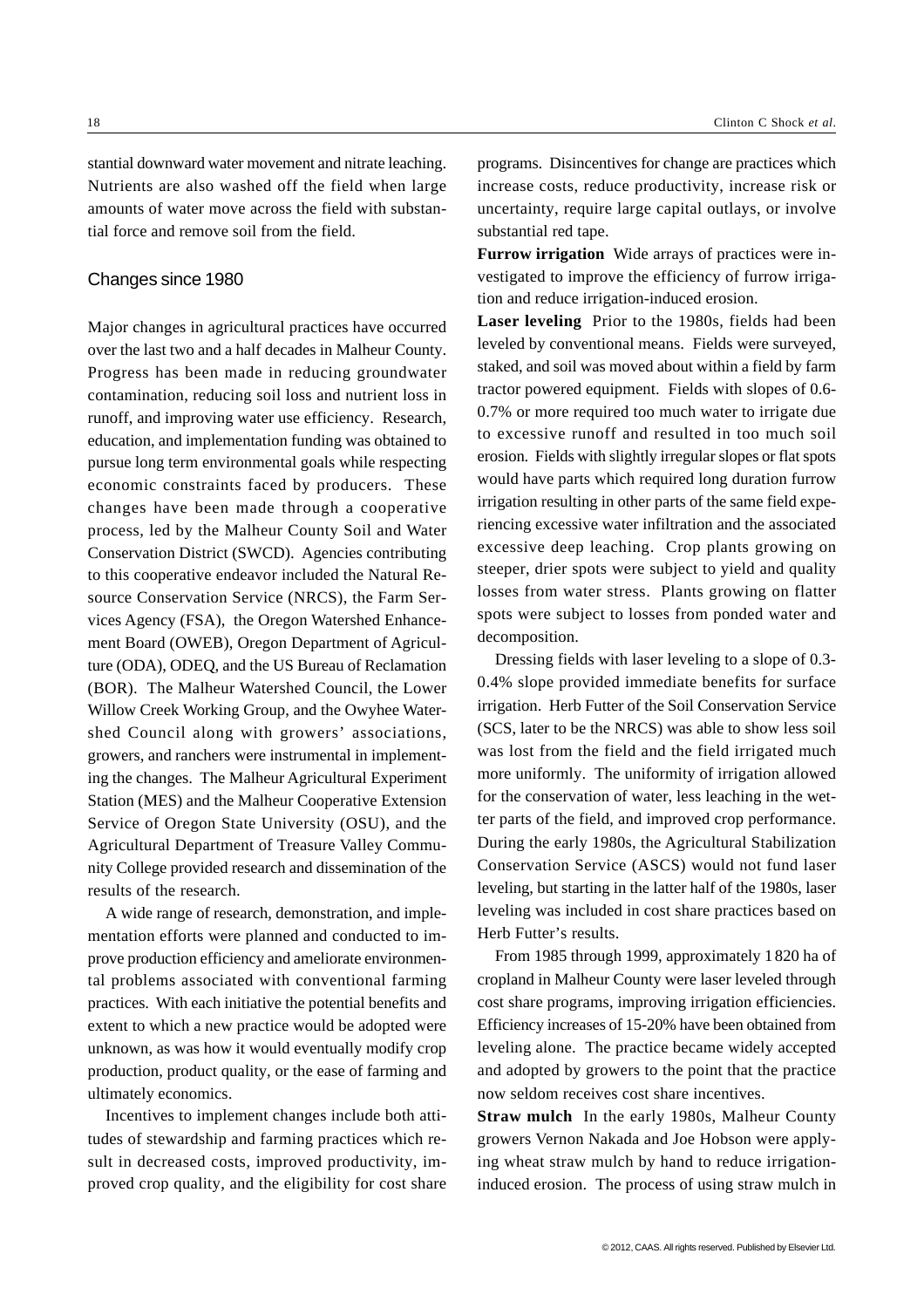irrigation furrows is not a new concept. In fact, the hand mulching of onions and other various crops has been used for many years. Spreading the mulch by hand can be extremely expensive, so there was a need for another cost effective way to spread mulch.

Mechanical straw mulching is one method of reducing soil movement within the field and loss of sediment and nutrients off the field (Shock *et al*. 1997). Joe Hobson's mechanical mulcher made the spreading of mulch economically feasible for farmers. Several variations of his original idea are used in the Treasure Valley. Early mechanical mulching trials, starting in 1985, demonstrated its effectiveness in reducing erosion (Shock *et al*. 1988a) and improving sugar beet yields (Shock *et al*. 1988b). Mechanical straw mulching improved onion yield and market grade (Shock *et al*. 1999b) and provided a financial incentive to growers to adopt this practice (Shock *et al*. 1993a).

From 1985 to 1999, growers applied straw mulch to approximately 1 600 ha using cost share funds.

**Gated pipe** Gated pipe was introduced to allow more uniform irrigation of many surface irrigated fields. With gated pipe, the water flow in each furrow can be less than with siphon tubes. Gated pipe allows for surface irrigation with conservation of water, reduced irrigation induced erosion, and lower leaching potential.

Gated pipe was first used in a substantial way in Malheur County in 1977, a year of severe drought. The project was promoted by the SCS and was cost shared by the ASCS. The fiber glass pipe proved to have poor durability outdoors in the sunlight. More durable plastic gated pipe was introduced and supported by cost share programs. From 1985 to 1999 growers, converted the water delivery systems from siphons off open ditches to gated pipe on approximately 25 000 ha of cropland. Gated pipe decreased water use by 35-40%. **Weed screens** With trash flowing in the water, gates in gated pipe have to be set to wider openings or larger siphon tubes have to be used to ensure that trash does not clog the gate or tube. With trashy water, more water has to be set on a field than is really necessary, hence more water is present than is required to irrigate the row. The extra water promotes irrigation induced erosion and excessive leaching of nitrates to groundwater. With cleaner water, gates and siphon tubes can be set with greater accuracy insuring that the

furrow irrigation will continue to run as set without clogging.

Herb Futter of the SCS introduced weed screens to Malheur County to clean irrigation water. Several small weed screens were installed at the Malheur Experiment Station and were highly visible near other trials and helped show growers their advantages. Adoption of weed screens followed the 1985 Malheur Experiment Station field day when Herb Futter promoted the use of bubbler weed screens to remove weed seed and trash from irrigation water. Growers started building and installing weed screens on their own, with fabrication by local irrigation dealers. Especially noteworthy were the efforts of Dale Cruson in Ontario, who gave a big boost to screen adoption by manufacturing many of the screens.

In 1990, cost sharing was implemented to promote weed screens. By 1999, the practice had become wide spread enough that cost share incentives were only being used in large scale projects where the size of the weed screen might be cost prohibitive.

**Polyacrylamide (PAM) to reduce irrigation-induced erosion** PAM is a synthetic water-soluble polymer made from monomers of acrylamide. It binds soil particles to each other in the irrigated furrow. PAM is highly effective in reducing soil erosion off of fields and can increase water infiltration into irrigated furrows (Lentz *et al*. 1992; Trenkel *et al*. 1996). PAM was shown in experiments done at the Malheur Experiment Station to significantly reduce sediment loss, generally a 90-95% reduction. Increases in infiltration rates varied from 20-60%. PAM added to irrigation water in either liquid or granular form reduced sediment losses and increased water infiltration into the soil (Burton *et al*. 1996; Shock and Shock 1997). From 1990 to 1999, irrigation systems serving approximately 1 400 ha of cropland in Malheur County were treated with PAM via cost sharing. Use of PAM diminished both soil losses and concomitant nutrient losses to streams (Iida and Shock 2007a).

**Sedimentation basins and pump back systems** A sedimentation basin is a pond at the bottom of an irrigated field to catch water runoff. Water can be pumped back uphill to reuse in irrigation (Shock and Welch 2011b). Sediment in the pond can be dredged and added back to the fields it came from.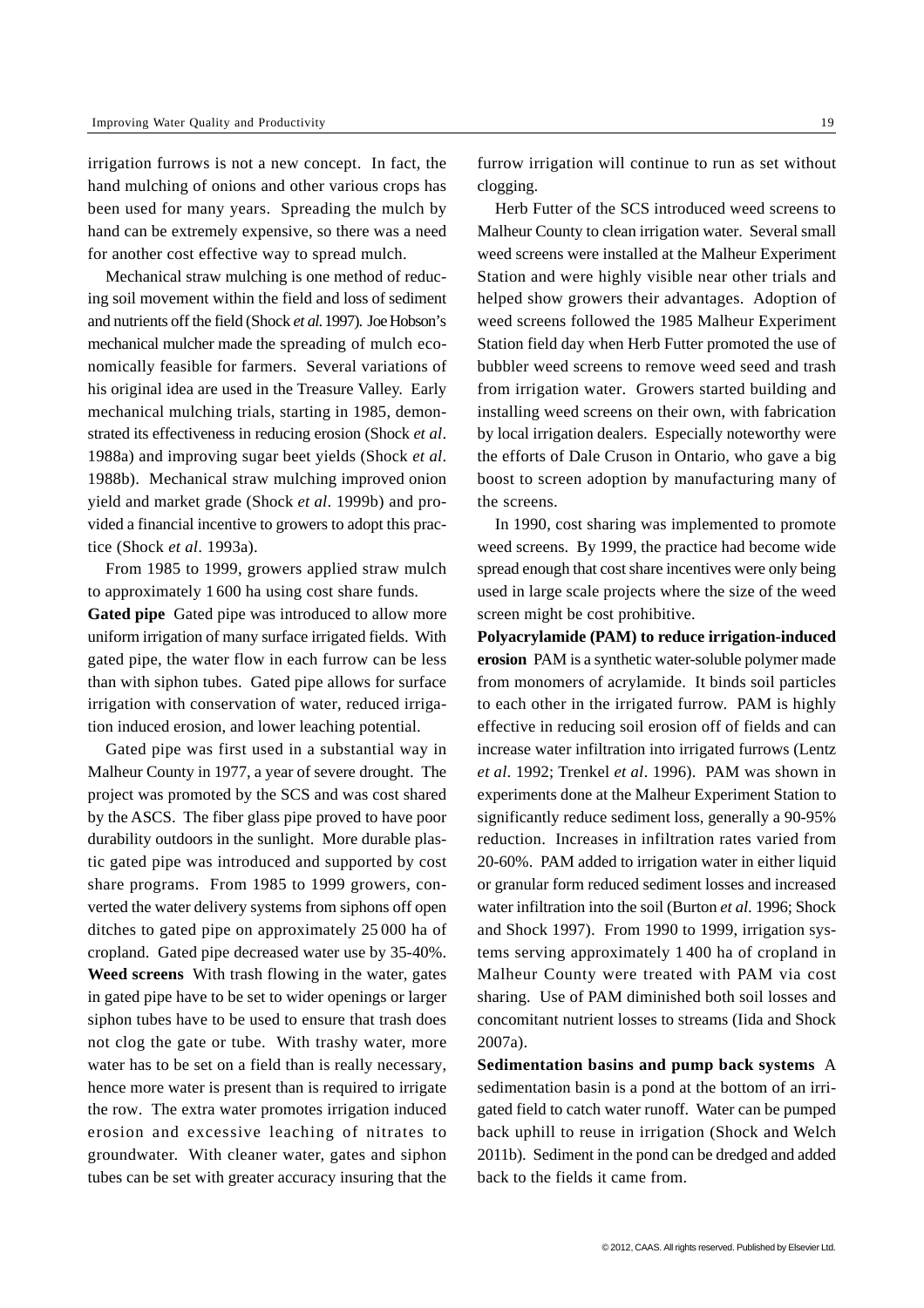Some of the first sedimentation basins promoted by the SCS in Malheur County were designed as demonstration-education systems. They demonstrated to growers the dimensions of their irrigation-induced erosion problem. Many functional sedimentation basins with pump back features were built in the late 1980s and 1991 and 1992 with active participation of the SCS, ASCS, and SWCD. From 1990-1999, cost share assistance was provided for approximately 15 tail-water recovery sediment basin systems with water savings of 150 mm. Current sedimentation ponds with pump back systems reduce the diversion of irrigation water to furrow-irrigated fields by 1/3 (300 mm) and can eliminate or nearly eliminate sediment loss off farm (Shock and Welch 2011b).

## Changes in irrigation systems

**Sprinkler irrigation** Prior to 1985, very little sprinkler irrigation was used on row crops in Malheur County. Research and demonstrations were conducted in 1987 and 1988 to compare the efficiency of sprinkler irrigation to surface irrigation and to determine the effectiveness of sprinkler irrigation in producing better quality potatoes. Water was used more efficiently and potato quality was improved through the use of sprinkler irrigation (Shock *et al*. 2007d). Solid set sprinkler systems are a means to cool the potato plant during hot weather and decrease water and nutrient loss from the plant's root zone. From 1990-1999, approximately 6 500 ha of cropland in Malheur County were converted from furrow irrigation to sprinkler irrigation through cost share programs.

Dick Tipton, a local Ontario, Oregon grower, spearheaded a large scale demonstration project on Morgan Avenue using gravity fed water to power sprinkler irrigation sponsored by the SCS, the SWCD and the FSA. Alfalfa, small grains, pasture, and sugar beets were successfully grown by the project. Other gravity pressured systems were built following Tipton's example. In 2002-2003, a gravity pressured system to power sprinkler irrigation was installed by the South Board of Control and cooperating growers south of Adrian. Large cooperative piping projects have recently been installed northeast of Mitchell Butte in the lower Owyhee subbasin and in lower Willow Creek, USA. The successes of these projects are due to the cooperation of many growers and partners.

Over the last 5 yr there has been a vigorous expansion of gravity fed sprinkler irrigation, especially by the Lower Willow Creek Working Group in concert with the Malheur Watershed Council with the support of OWEB, BOR, and others.

**Drip irrigation** Starting in 1992, drip, sprinkler, and furrow irrigations were compared for onion bulb production on fields in Malheur County that were difficult to irrigate (Feibert *et al*. 1995). Drip irrigation was very promising in terms of bulb yield, bulb quality, water use efficiency, and apparent nitrogen (N) fertilizer use efficiency. In 1993, the first Treasure Valley grower adopted drip irrigation for onion production. The success of these efforts prompted further research to optimize the irrigation criteria for drip-irrigated onions (Shock *et al*. 2000a), determine the duration of irrigation sets (Shock *et al*. 2005a), use ideal plant populations and N fertilizer rates with drip irrigation (Shock *et al*. 2004), and understand the timing of water stress that leads to the defect of internal bulb multiple centers (Shock *et al*. 2007a). Drip irrigation for onion in the Treasure Valley uses approximately 710-810 mm of water or about 60-65% as much as furrow irrigation with gated pipe.

Drip irrigation has been shown in Malheur County to combine the environmental advantages of less leaching of nutrients into the aquifer, less use of scarce water, and less nitrogen application with the financial advantages of higher onion yields and quality (Klauzer and Shock 2005; Shock *et al*. 2005c). The benefits to the growers mean that even though the concept of drip irrigation is relatively new in the region, by 2004 there were 700 ha of drip-irrigated onions in Malheur County and approximately 500 ha in adjoining areas of Idaho. The conversion to drip irrigation has vastly reduced N inputs with no irrigation-induced erosion and associated pollutant runoff. The drip irrigation techniques developed for onion in Malheur County have been rapidly adopted by onion growers in other parts of the country. By 2011, 42% of the onion acreage in Malheur County and the adjoining six counties of Idaho were produced using drip irrigation.

Research work on other crops in Malheur County supported by ODEQ, OWEB, US Forest Service, and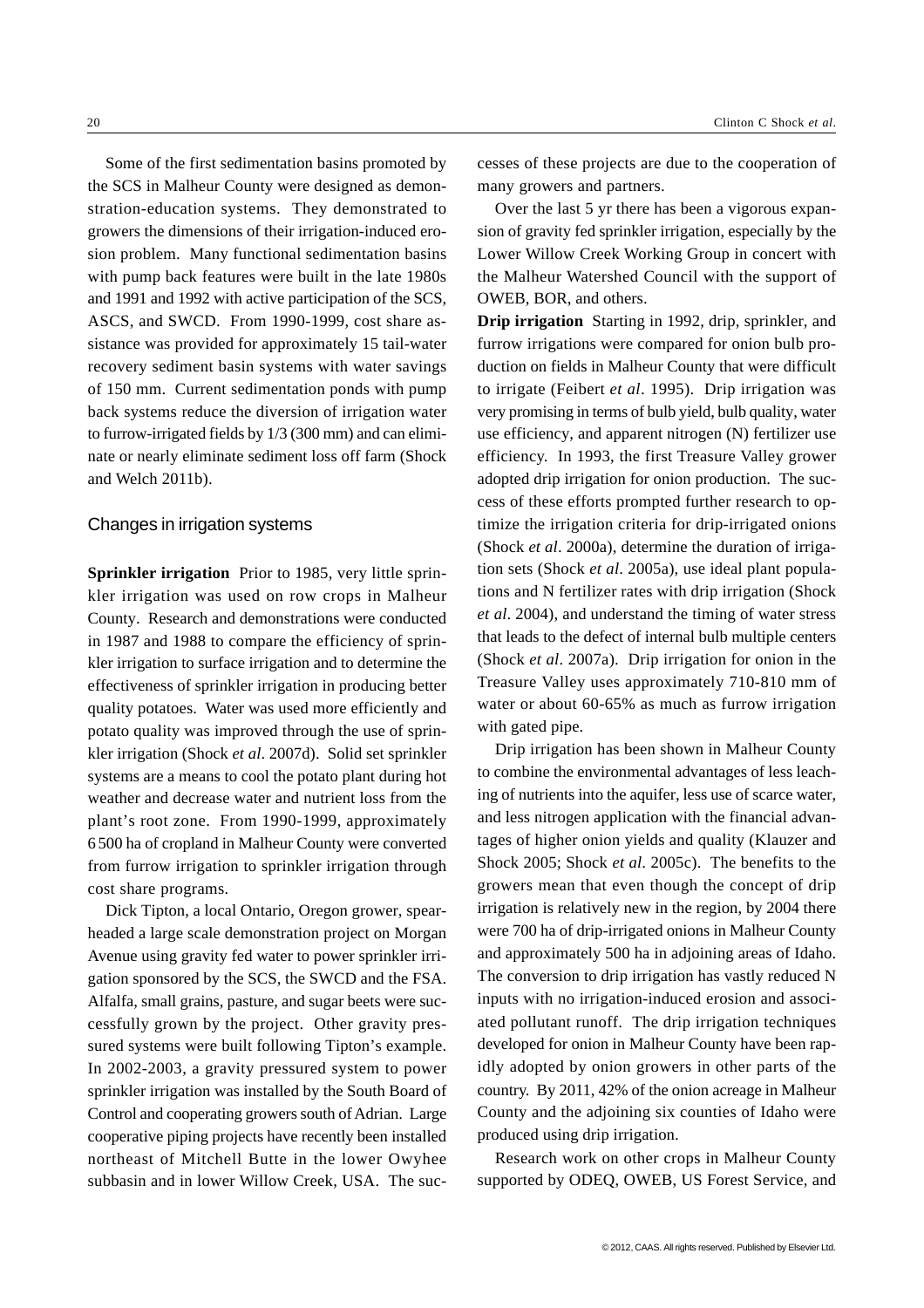the Bureau of Land Management has examined the use of drip irrigation for other crops. Potato research includes variety performance with drip irrigation (Eldredge *et al*. 2003), irrigation criteria for drip-irrigated potato, and potato plant populations and planting configurations under drip (Shock *et al*. 2002a, 2006a, b). Drip irrigation has been used effectively for poplar production (Shock *et al*. 2005b, 2009), alfalfa seed production (Shock *et al*. 2007b), and seed production of valuable native range plants for rangeland restoration (Shock *et al*. 2011).

#### Irrigation management

Irrigation scheduling consists of applying the right amount of water at the right time. Irrigating only when crops need water avoids both under- and over-irrigation. Crops highly sensitive to water stress, like potatoes, onions, and many vegetable crops, require precision irrigation scheduling determining both irrigation frequency and duration (Shock *et al*. 2006a, 2010).

Over-irrigation leads to a loss in water to runoff and subsurface aquifers and increases crop needs for nitrogen due to leaching. Nitrogen loss to groundwater and soil losses in terms of sediment in runoff are aggravated by over-irrigation. Under-irrigation of potato and onions leads to losses in yield and quality (Eldredge *et al*. 1992, 1996; Shock and Feibert 2002; Shock *et al*. 1993b, 1998b, 2000a, 2002a). Irrigating only when a crop needs water means that less water is used, less energy is used for pumping, less nitrogen is leached preventing additional groundwater pollution, and both crop yield and quality can be higher.

In 1984, irrigation scheduling in Malheur County was based exclusively on intuition and a calendar, specifically the number of days since the last irrigation. Although growers had tried to use tensiometers these meters were cumbersome. No instruments were used to measure soil moisture to assure that irrigations were applied at the right time for the plants.

**Criteria for irrigation** Soil water criteria for irrigating vary depending on the crop, the type of soil, and the type of irrigation (Shock *et al*. 2007c; Shock and Wang 2011). For Malheur County, the criteria for different crops' needs have been developed at the Malheur Experiment Station of Oregon State University (Eldredge

*et al*. 1992, 1996; Shock and Feibert 2002; Shock *et al*. 1993b, 1998b, 2000a, 2002a, b, 2007c, 2010; Thompson *et al*. 2008).

**Soil moisture monitoring devices** When irrigation criteria based on soil moisture have been established, an easy, reliable method of measuring soil water is essential for grower adoption of this irrigation scheduling technique.

 Studies were initiated comparing various soil moisture monitoring techniques. Tensiometers were compared with Watermark soil moisture sensors (GMS, Irrometer Co. Inc., Riverside, CA), neutron probes, gypsum blocks and gravimetric soil water content (Eldredge *et al*. 1993; Shock *et al*. 1998a). GMS were effective at measuring soil water tension (Eldredge *et al*. 1993; Shock *et al*. 1998a; Shock 2003; Shock and Wang 2011). Inexpensive data loggers to record soil moisture change over time made these sensors a valuable tool for scheduling irrigation (Pereira *et al*. 2008; Shock *et al*. 2005d, 2010).

**Irrigation scheduling** Starting in 1988, after the initiation of a successful research program at the Malheur Experiment Station, GMS soil water potential readings made in growers' fields were used to schedule irrigations. In the beginning, the potato extension specialist, Lynn Jensen (OSU), led the program. As the experimental trials went forward, Lynn Jensen started demonstrating the effectiveness of these scheduling practices on grower fields through funding from the US Department of Agriculture (USDA). This effort was later expanded by Ron Jones of the SWCD through funding from the Oregon DEQ. The program evolved to the point where 87 Malheur County potato fields were monitored in 1995 by the Soil Water Conservation District under the management of Ron Jones. The cost was paid for by the growers. Actual readings were made and graphed by student summer labor.

Eventually the Malheur County Potato Growers Association directed the program in conjunction with their potato integrated pest management program until the growers were familiar enough with the program to conduct irrigation scheduling on their own.

The advent of the Hansen Meter (A.M. Hansen Co., Wenatchee, WA) to read GMS installations eliminated the need for students to manually read and graph soil moisture since a series of GMS could be attached to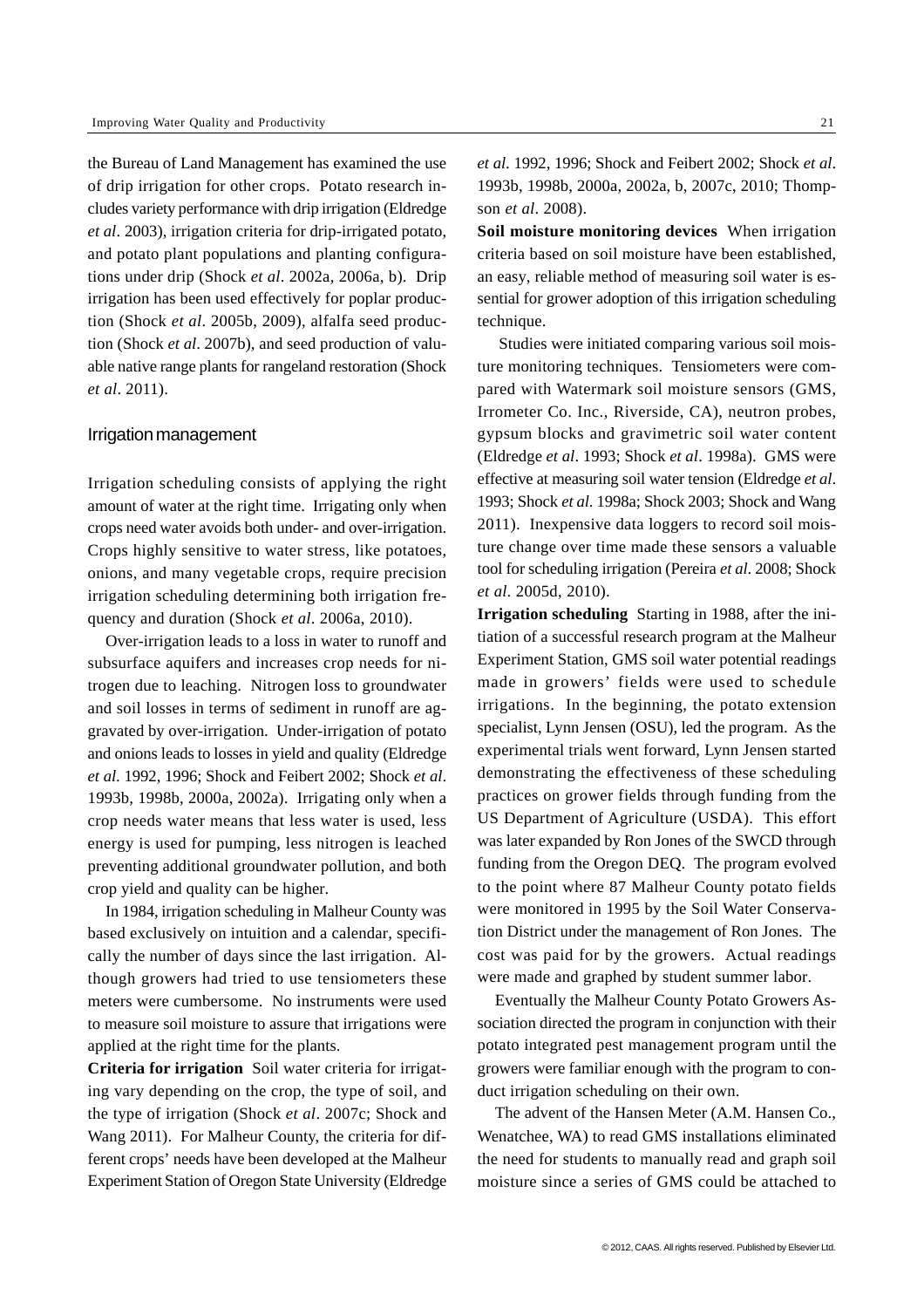the meter and could then be read and graphed three times per day. The process was simplified to the point that a grower could readily install the sensors and meter and track soil moisture with a minimum of training. Currently most soil moisture monitoring is being conducted by growers, especially those using drip irrigation, with the aid of Hansen Meters or Watermark Monitors (Irrometer Co. Inc.).

**Synergy of onion drip irrigation and irrigation scheduling** The combination of drip irrigation and irrigation scheduling for onion proved to be powerful in increasing onion yield (Fig. 2) and marketable yield (Fig. 3) in the Treasure Valley.

**Crop evapotranspiration** Crop evapotranspiration is a fancy word for the consumptive use of water. Consumptive water use is composed of evaporation of water off of the soil surface, transpiration of water through



**Fig. 2** Average marketable yield on onion per cultivated hectare in the Treasure Valley. Marketable yields have increased in recent years, due to the expansion of drip irrigation coupled with careful irrigation scheduling.



**Fig. 3** Total annual onion yield marketed from the Treasure Valley of Oregon and Idaho.

plant tissue to the air, and the small amount of water incorporated into a crop's tissues. Crop evapotranspiration is estimated using weather station data or an atmometer. Excellent estimates of crop water use can be provided by automated weather stations and local knowledge about when crops emerged, how quickly they developed, and when they matured.

In 1992, an AgriMet weather station (BOR) was installed at the Malheur Experiment Station to provide evapotranspiration measurements. The annual maintenance costs are paid by the agricultural experiment station. The data are especially useful for the management of sprinkler and drip irrigation. Growers in Malheur County who use crop evapotranspiration to schedule irrigation have local data on which the calculations are based. Written explanations are available on how to use evapotranspiration data to schedule irrigations (Shock *et al*. 2006a, 2010).

## Nutrition management

**Changes to nitrogen fertilization management** Nitrogen fertilizing practices have changed in Malheur County. Current practices are much more environmentally sound than traditional fertilization practices. These changes have come about due to the research and outreach/demonstration projects. The economics of fertilization and the cooperation of the local fertilizer dealers have played important roles in these changes. The improvements in nutrient management can be summarized as reducing the amount of nitrogen fertilizer used, budgeting the nitrogen to meet crop needs and to account for all sources of nitrogen, and utilizing deeprooted crops planted in rotation with shallow-rooted crops (Stieber and Shock 1993; Shock *et al*. 1993c, 1996, 2000b). All of these improvements decrease the amount of nitrogen available for leaching into the groundwater and decrease the amount of nitrogen that a grower must purchase. These improvements have been made without damage to crop quality and productivity.

The amount of nitrogen fertilizer applied to a crop can be reduced through determination and utilization of optimal timing, placement, and rate of fertilizer. Budgeting nitrogen allows a better match to be made between the amounts needed to be applied during a year to the amount used by the crop while it is growing. To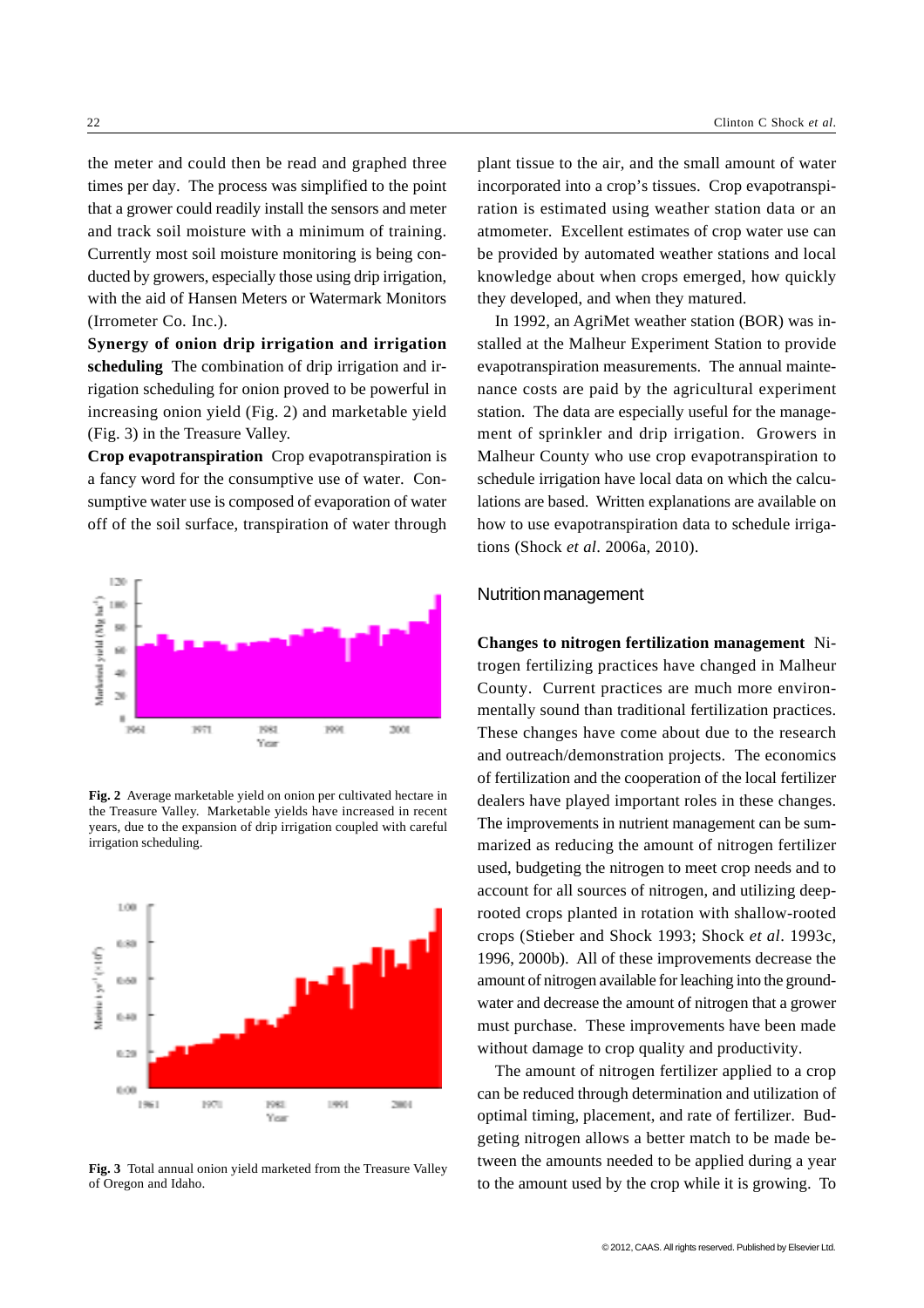do this, the growers can incorporate soil testing results (how much nitrogen is already in the field from previous crops), plant tissue testing results (how much nitrogen the plant has taken up), and nitrogen mineralization (knowledge of how nitrogen will be freed by the soil during the summer and become available) into the budget. Growing deep-rooted crops (e.g., sugar beets and wheat) after onions and potatoes allows the deeper rooted crops to recover residual soil nitrate and mineralized nitrogen that the previous shallowly rooted crops did not use (Shock *et al*. 1993c, 1996, 2000b; Stieber and Shock 1993).

Much less N fertilizer is now applied in the fall than 30 yr ago. Fall nitrogen is more apt to be leached and interfere with crop seeding establishment. Soil samples are now commonly analyzed prior to any fertilizer application, and the amount of residual nitrogen in the soil as nitrate and ammonium is factored into the total amount of fertilizer to be applied to the next crop. Nitrogen applications are typically applied in the spring, with split applications starting in March and ending in July. After the plants reach a prescribed maturity, tissue samples are taken to see if more nutrients are needed for the plants to continue to be productive through full maturity. Routinely petiole samples are taken from potato (Jones and Painter 1974) and sugar beet plants, root samples are taken from onion, and less frequently, flag leaf samples are taken from wheat.

The Ontario Hydrologic Unit Area (HUA) Final Report indicated that traditional nitrogen application rates had been reduced by 1997 (Anon 1997). The report also explained that nitrogen was being applied more efficiently and at rates closer to plant needs. Since 1990, information and education activities targeting awareness of how much nitrogen is needed for crops as well as more efficient application methods have resulted in increases in practices such as soil and petiole tests,

side dressing, banding, split applications, and converting from fall to spring nitrogen applications. The areas where nutrient management practices are being applied in cooperation with the SWCD and NRCS steadily increased throughout the 7-yr period of the HUA project from less than 2 000 ha in 1991 to over 18 000 ha by 1997, representing approximately 28% of the 63500 ha in the HUA (Anon 1997, 1998). Many other areas had careful nutrient management based entirely on private initiative.

Crops grown in Malheur County without N fertilizer consistently obtained more residual and mineralized (RAM) N from the soil environment than predicted by soil tests (Shock *et al*. 1993c, 1996, 1998c, 2000b, 2004; Stieber and Shock 1993). Large amounts of RAM-N complicate fertilizer recommendations because it is difficult to predict the mineralized N and its timing. Since large RAM-N supplies can occur, crop responses to applications of N fertilizer may be small in many fields (Shock *et al*. 1993c, 1996, 1998d, 2000b, 2004; Feibert *et al*. 1998). Growers are adjusting N application rates downward (Table). Reducing N application rates can reduce crop production costs, increase profits, and reduce nitrate leaching.

**Summary of N management practices** Fertilizer and chemical application practices in Malheur County have changed significantly over the past 25 yr. Large amounts of fertilizer are no longer being applied to assure high yields without regard for plants' usage or the fate of excess fertilizer.

In the mid 1980s, more growers started soil sampling and tailored their fertilizer rates according to the soil sample recommendations. Following recommendations by the Malheur Experiment Station in 1990 to reduce nitrate leaching, growers cut down on the amount of fertilizer applied in the fall. In the spring, they put the rest of their fertilizer needs on by

Table N use efficiency of furrow- and drip-irrigated onion production for Malheur County, Oregon, and Idaho surveyed in February 2008, compared to a 1989 survey (Jensen and Simko 1991) and 1980 estimates

|                             | Malheur County, 1980 | Malheur County, 1987 | Malheur County, 2008 | Idaho, 2008 |
|-----------------------------|----------------------|----------------------|----------------------|-------------|
| Furrow-irrigated            |                      |                      |                      |             |
| Yield $(Mg ha-1)$           | 26.7                 | 30.2                 | 44.2                 | 43.8        |
| Total N applied (kg ha-1)   | 448                  | 318                  | 288                  | 291         |
| kg onions $kg-1$ N applied  | 120                  | 190                  | 307                  | 301         |
| Drip-irrigated              |                      |                      |                      |             |
| Yield $(Mg ha^{-1})$        |                      |                      | 45.6                 | 44.1        |
| Total N applied $(kg ha-1)$ |                      |                      | 196                  | 181         |
| kg onions $kg-1$ N applied  |                      |                      | 485                  | 486         |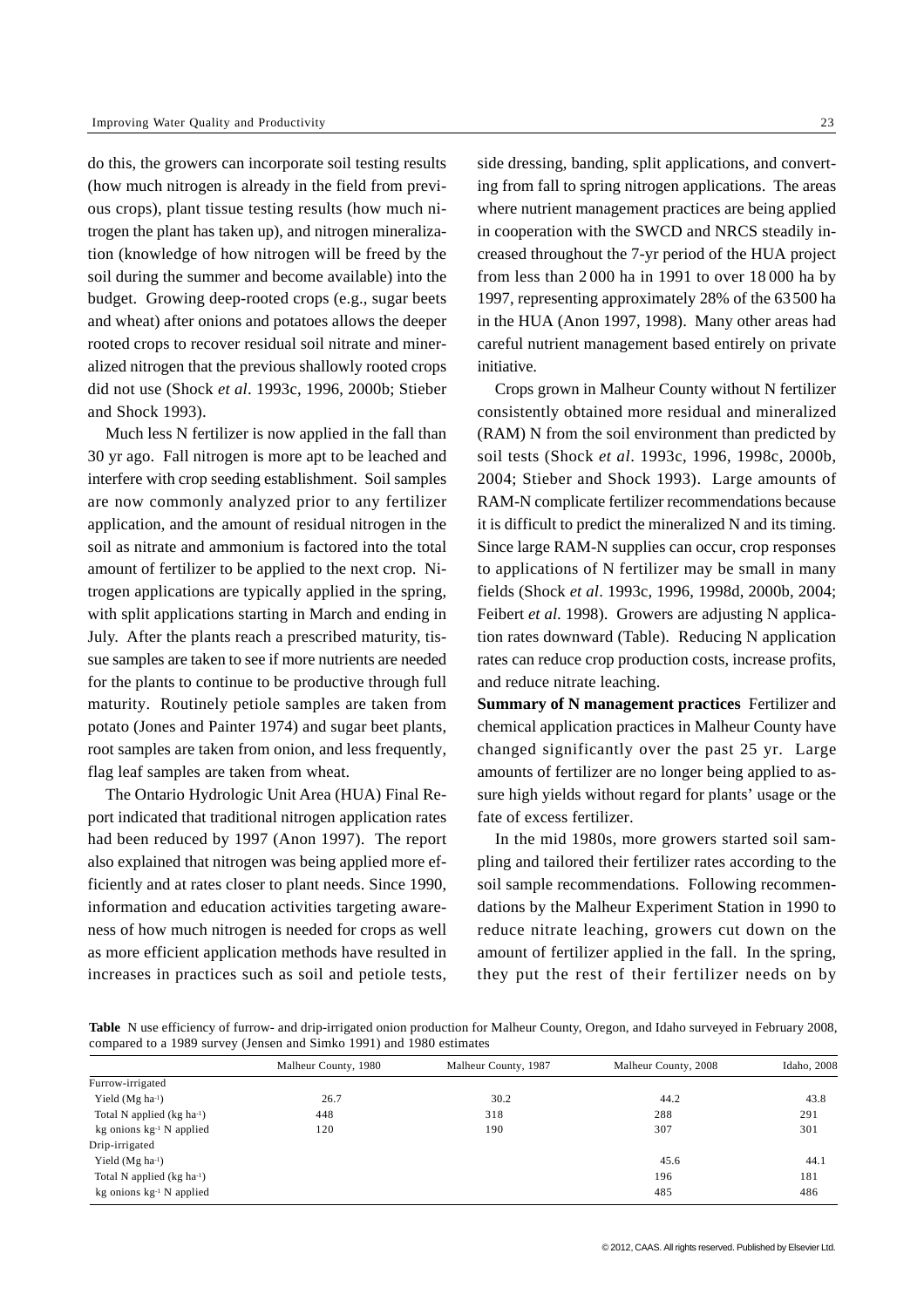sidedressing one to three times.

In the early 1990s, many farmers cut out most of the fall nitrogen except for the nitrogen required to break down crop stubble. The remainder of the fertilizer was often spoon fed over three sidedress applications determined by plant tissue sampling before each application.

Today, a few growers are experimenting with sampling the soil in one to two acre grids in the fall to determine what each acre's fertility needs are. GPS technology is then used to help variable fertilizer applicators apply only what the crop needs in each small acreage. Simplot Growers Services (Ontario, Oregon) and Western Laboratories (Parma, Idaho) are local leaders in precision fertilization.

Efficient use of soil nitrate and the other available N sources listed above depends on irrigation being roughly in balance with crop water needs so that nitrate leaching is minimal. The first furrow irrigation has great potential to leach nitrate because the loose soil and often dry subsoil has a high infiltration rate and water plus nitrate is carried beyond the reach of most of the roots of plants. Applying nitrogen after the first irrigation dramatically reduces the potential of leaching. This technique alone has allowed onion growers to reduce nitrogen applications by about 25% without reducing yield or quality. The goal of reducing nitrate movement to groundwater is being met by fertilizer management and the right amount of irrigation water applied at the right time.

## Use of crop residues and animal waste

Organic agricultural wastes are recycled as fertilizers and soil conditioning agents. Potato and onion wastes from processing facilities were not utilized as fertilizer until recently. These materials are now being used in partial substitution for commercial fertilizers. Nitrogen release curves were developed for potato and onion sludge by local OSU extension and research (Jensen 1997, 1998; Shock 1997; Shock *et al*. 1998c, 1999a). Following testing by OSU MES and Oregon Trail Mushrooms (Vale, Oregon), alfalfa seed screenings were no longer hauled to the landfills but were being used as an ingredient in the compost used to grow mushrooms. Spent mushroom compost was no longer accumulating as waste but was utilized as a soil conditioner, largely for landscape purposes. Animal manures from confined animal feeding operations are being used extensively for their nutrients on crop and pasture lands, through well defined nutrient management plans.

Major initiatives by growers, ranchers, ODA, SWCD, NRCS, and others have resulted in the capture and reuse of most of the waste from confined animal feeding operations (CAFOs) in Malheur County. Many individuals and groups have help to reroute or pipe irrigation and drainage water to avoid water contamination in CAFOs.

## Transformations in agricultural chemical use

Agricultural chemicals and their uses have changed in the entire Snake River Plain with our greater understanding of chemistry and the environment. From the inception of modern agriculture through the 1950s, little attention was paid to the persistence and unintended effects of pest control products. In recent decades the pesticide industry has been transformed by the adoption of products, including herbicides, with much narrower target species and short half lives so the products break down more quickly.

Onions are one of the most important irrigated crops in this valley. Onions compete poorly with weeds and efficient weed control is essential to maintain an economically viable onion industry. DCPA is an effective herbicide to control weeds in onion and alfalfa fields and was commonly used in the past.

DCPA was first registered as a pesticide in the US in 1958 as a selective preemergence herbicide for weed control on turf grasses. This herbicide is effective in other situations such as onion fields. When it was reregistered in 1988, the EPA concluded that "DCPA and its metabolites do not currently pose a significant cancer or chronic non-cancer risk from non-turf uses to the overall US population from exposure through contaminated drinking water". However, they also stated that DCPA "impurities have chronic toxicological properties (including oncogenic, teratogenic, fetotoxic, mutagenic or adverse effects on immune response in mammals) that are of particular concern in the reregistration of DCPA pesticide products" (Mountfort 1988).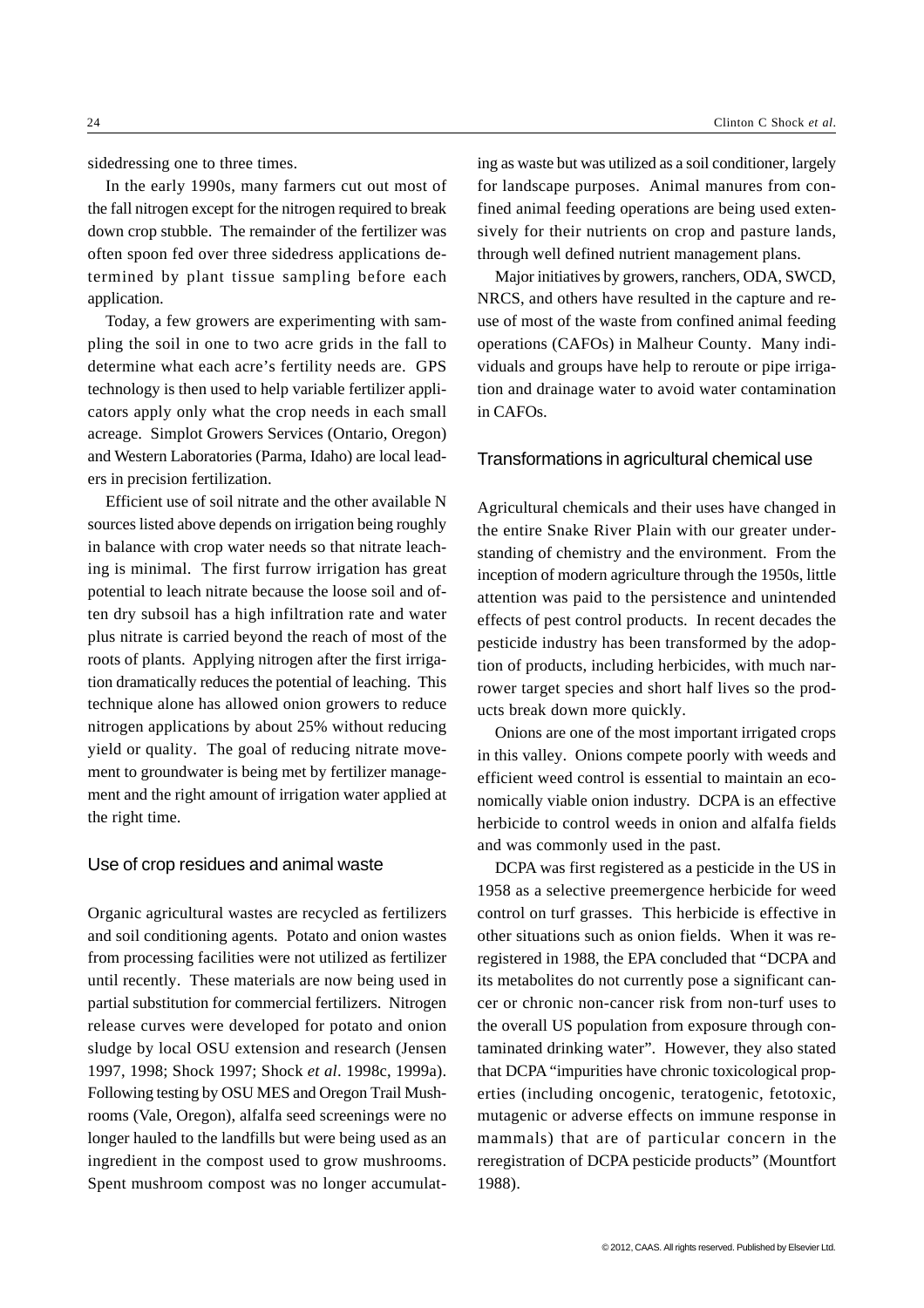DCPA metabolites, however, were found in shallow aquifers underlying parts of the intensively farmed areas of Malheur County, Oregon (Bruch 1986; Parsons and Witt 1988). Due to concerns about residues of DCPA and its metabolites in surface water and sediment runoff from furrow-irrigated crop land, as well as through deep percolation through the soil profile, MES conducted intensive studies to trace the fate of DCPA and DCPA metabolites' with both banding and broadcast DCPA application techniques (Shock *et al*. 1998e).

The method of herbicide application has a role in how much herbicide leaves the field. Under traditional furrow irrigation, banded applications were better. The quantities of DCPA and its metabolites in transported sediment was 33% less when banded than when broadcast. In surface water runoff, the difference was greater with 41% less of the herbicide lost from banded applications. For both application methods, straw mulch reduced DCPA and DCPA metabolite losses in transported sediment by about 90% from losses in traditional furrow irrigation. Straw mulch also reduced DCPA and its metabolite losses in surface water runoff by 30% for banded application and by 50% for broadcast application. The benefits of straw mulch were primarily achieved by reductions in soil erosion and volume of runoff water.

In the mid 1980s, farmers started banding all the post emergence chemicals on onions.

Even without a product to substitute for DCPA, it was possible to lower the amount of chemical loading by banding DCPA in a narrow band directly where the onions would grow, rather than broadcasting DCPA over the entire soil surface. Less DCPA was applied. The area of soil between the banded DCPA did not need the product because weeds were controlled there by cultivation. Growers were quick to adopt the banding of DCPA, because costs were reduced with no loss in weed control. By 1990, many growers using DCPA banding were saving two thirds of the DCPA expense (Jensen and Simko 1991).

Malheur Experiment Station studies concluded that omitting DCPA or banding DCPA during onion production immediately reduced the losses of DCPA residues through downward leaching or runoff. One objective of the Ontario HUA had been to reduce DCPA applica-

tion by 30%. Surveys conducted by the Malheur Extension Service showed that this goal was easily met by the end of 1997.

Additional research at MES and "on farm" demonstrations by Lynn Jensen of OSU Cooperative Extension have shown that other herbicides with shorter halflives could control weeds in onions on a wide range of fields at lower cost (Stanger and Ishida 1990; Stanger and Ishida 1993). The use of DCPA was no longer necessary. With the registration of pendimethalin (sold under the trade name of Prowl) in about 1993 or 1994, growers rapidly switched to pendimethalin because it was lower in cost, more effective, and did not have the undesirable environmental effects of DCPA. DCPA inventories in Malheur County were depleted by the 1998 growing season and DCPA is no longer applied.

# IMPLEMENTATION OF NEW PRACTICES

Major changes in agricultural practices have occurred since groundwater contamination was identified in the Malheur River area in the late 1980s (Shock *et al*. 2001). The method of nitrogen application in this area has been changed. Reduced nitrogen loading has been accomplished by changes in the timing and the application of nitrogen as well as the rate of application. Plant tissue and soil sampling have also played a major role in modifying practices for the application of nitrogen and other nutrients, enabling producers to apply only the amount of nutrient needed and only when that nutrient is needed. Changes in irrigation management practices have also occurred that increase the protection of groundwater quality.

Many best management practices (BMPs) have been implemented in the Northern Malheur County Groundwater Management Area (GWMA) that are protective of groundwater quality. Some of this progress is documented in the Ontario Hydrologic Unit Area Final Report 1990-1997 (Anon 1997).

Extension brochures have been prepared to help growers effectively implement many of the newer BMPs. Oregon State University publishes extension brochures on the use of PAM, irrigation scheduling, drip irrigation, and other topics (Shock *et al*. 2005b, c, d, 2006a, b; Shock 2006; Iida and Shock 2007a, b; Shock and Welch 2011a, b, c).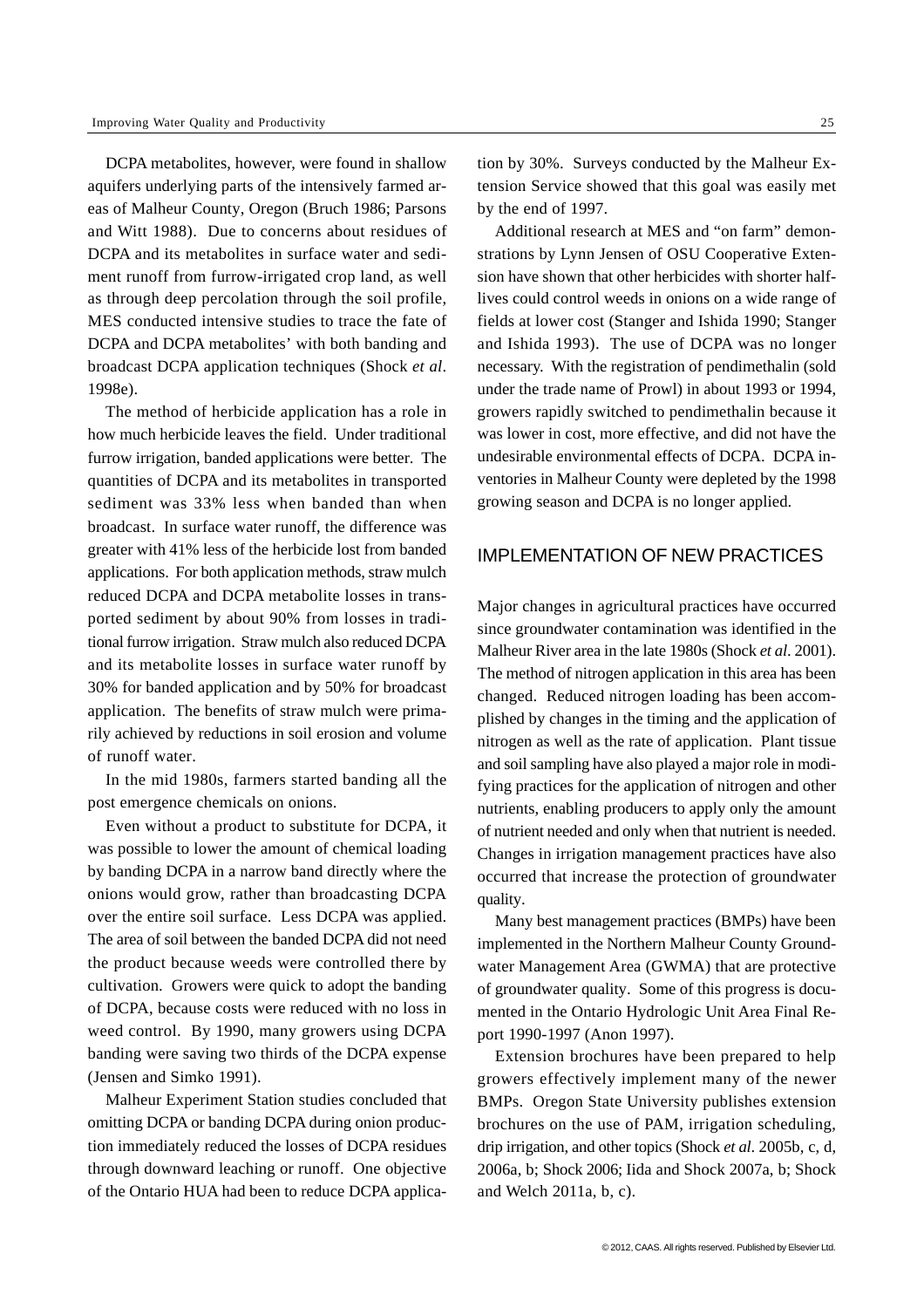Growers have made and are making many changes to conserve water. These changes will help cushion the effect on irrigated agriculture from drought years. These changes can not generate a reliable source of water for allocation to other uses.

# PROGRESS ON WATER QUALITY

Water quality was measured over time by establishment of a well sampling network and well sampling protocols by ODEQ. Wells were sampled every 2 mon or less often as resources allowed. Analyses of nitrate and DCPA plus metabolites were conducted by ODEQ.

Nitrate trend analyses were conducted by Phil Richerson of ODEQ (Richerson 2010) using season and regional Kendal statistical methods (Helsel and Hirsch 1992; Helsel and Frans 2006; Helsel *et al*. 2006) and robust locally weighted regression and smoothing scatterplots (LOWESS) (Cleveland 1979). Groundwater nitrate trends are slowly but significantly negative (Fig. 4).

DCPA and its metabolites were not analyzed in the water on all water sampling dates. The reduced contamination is evident by graphing the concentration of two of the most contaminated sites over time (Fig. 5).

Progress on improving groundwater quality is being accomplished entirely through voluntary cooperative action. Irrigation, nutrient management, and groundwater contamination are inherently complex and spatially variable. At the start of the groundwater efforts, onion production, nitrate contamination, and DCPA contamination were shown to be closely linked (Bruch 1986). As onion acreage increased, onion productivity and N use efficiency rose, and groundwater quality has slowly improved. These improvements have only been possible through innovations in practices and the implementation of improved practices.

Uncertainty exists as to the effect of regulations. Since the water which growers use contains more nutrients and has a higher temperature than is allowed by the total maximum daily load (TMDL) to return to the Snake River, once this water is used on farms it will continue to exceed TMDL parameters for the Snake River. To reduce or eliminate water runoff from farm ground, vast capital investments in irrigation infrastructure will be required by the rules adopted by the Oregon



**Fig. 4** Decline in the groundwater nitrate content over the last two decades in all of the wells in the northeast Malheur County Groundwater Management Area (Richerson 2010). The trend line is the regional Kendal test with slope of -0.07 mg yr-1 and 99% confidence.



**Fig. 5** Decline in the groundwater DCPA residue content over the last two decades in two of the most contaminated wells in the Northeast Malheur County Groundwater Management Area.

Department of Environmental Quality and the Environmental Protection Agency. It is not known whether the rules for agriculture that are being adopted by many governmental agencies will allow growers to operate on a "level playing field" in the global economy.

## **CONCLUSION**

Cooperation between agencies and producers led to a wide range of research and demonstration projects aimed at pursuing long term environmental goals. As best management practices were developed, growers implemented those which improved production efficiency and respected the economic constraints faced by producers. Changes in farming practices have led to progress being made in reducing groundwater contamination, reducing soil and nutrient loss in runoff, and improving water and N use efficiency.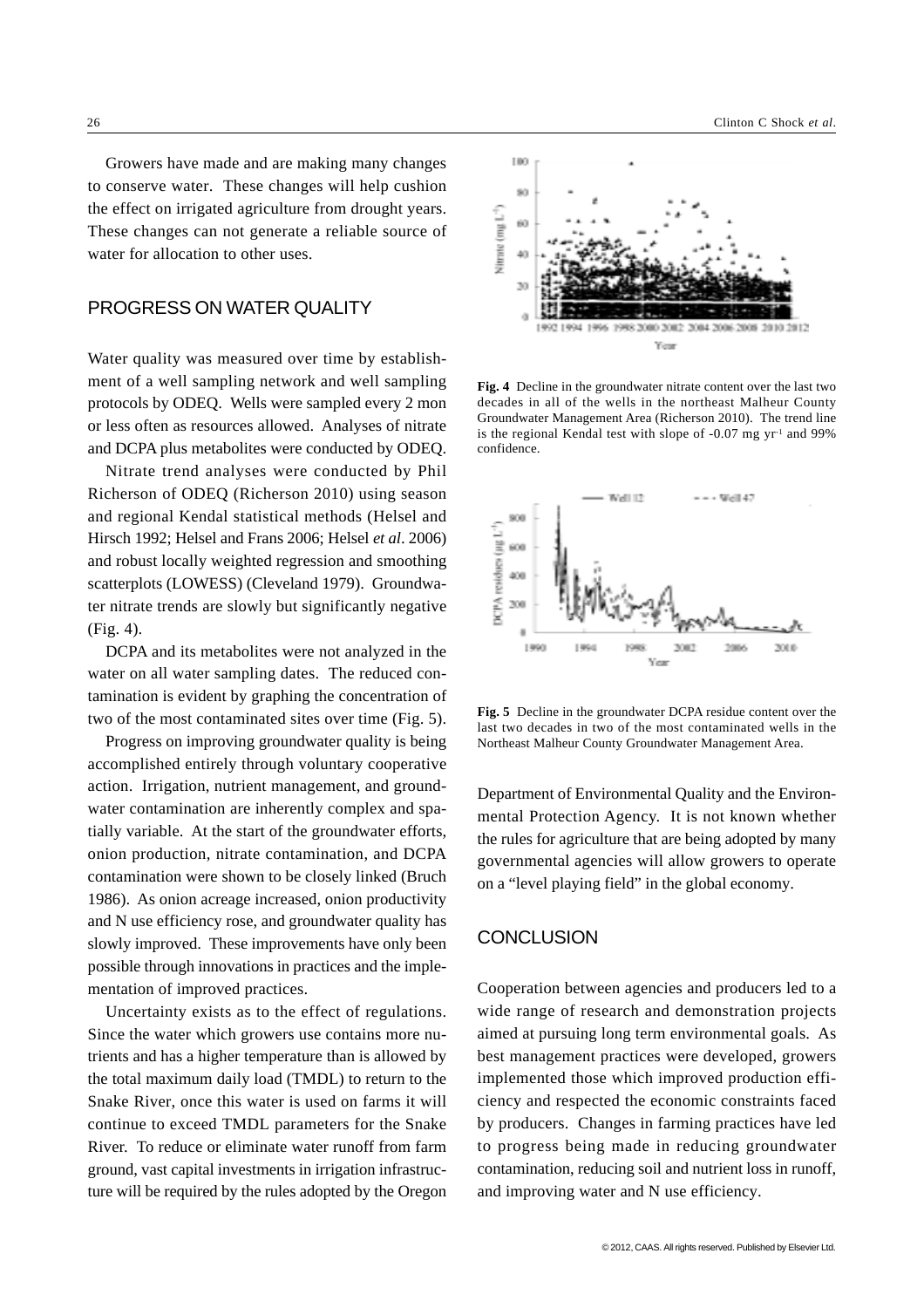#### **Acknowledgements**

The accomplishments reported here are the result of work of many groups and support from many sources over the past 25 yr. These include Oregon Watershed Enhancement Board, Malheur County Soil and Water Conservation Service, Natural Resource Conservation Service, Malheur Watershed Council, Oregon State University, Oregon Department of Environmental Quality, Oregon Department of Agriculture, United States Environmental Protection Agency, Owyhee Watershed Council, Farm Service Agency, US Forest Service, US Bureau of Land Management, Owyhee Irrigation District, Oregon Potato Commission, Idaho Eastern Oregon Onion Committee, Nyssa Nampa Beet Growers, Malheur Onion Growers, Western Sustainable Agriculture Research and Education Program, and numerous corporations and individual growers. The development of this paper was aided by previous writing of the Lower Owyhee Watershed Assessment for the Owyhee Watershed Council with financial support from the Oregon Watershed Enhancement Board.

#### **References**

- Anon. 1983. *Water-Related Technologies for Sustainable Agriculture in U.S. Arid/Semiarid Lands*, U.S. Congress, Office of Technology Assessment, Washington D.C., OTA-F-2I2.
- Anon. 1997. *Ontario HUA Final Report 1990-1997*. Malheur County SWCD and NRCS. Ontario, Oregon.
- Anon. 1998. *Malheur County Soil and Conversation District Annual Report and Financial Statements*. Malheur County SWCD. Ontario, Oregon.
- Bruch G. 1986. Pesticide and nitrate contamination of ground water near Ontario, Oregon. In: *Proceedings of the Agricultural Impact on Groundwater- A Conference*. Omaha, Nebraska. National Water Well Association, Dublin, Ohio.
- BOR. 1997. *Owyhee Project Storage Optimization Study Oregon*: *Information Report*. United States Department of the Interior, Bureau or Reclamation, Boise, Idaho.
- BOR. 2011. *Owyhee Project*. United States Department of the Interior, Bureau or Reclamation. [2011-9-21]. http:// www.usbr.gov/projects/Project.jsp?proj\_Name= Owyhee+Project
- Burton D G, Trenkel J E, Shock C C. 1996. Effects of polyacrylamide application method on soil erosion and water infiltration. *Oregon State University Agricultural Experiment Station, Special Report*, **964**, 186-191.
- Cleveland W S. 1979. Robust locally weighted regression and smoothing scatterplots. *Journal of the American Statistical Association*, **74**, 829-836.
- Eldredge E P, Holmes Z A, Mosley A R, Shock C C, Stieber T D. 1996. Effects of transitory water stress on potato tuber stem-end reducing sugar and fry color. *American Potato Journal*, **73**, 517-530.
- Eldredge E P, Shock C C, Saunders L D. 2003. Early and late

harvest potato cultivar response to drip irrigation. In: Yada R Y, ed., *Potatoes-Healthy Food for Humanity*. *Acta Horticulturae*, **619**, 233-239.

- Eldredge E P, Shock C C, Stieber T D. 1992. Plot sprinklers for irrigation research. *Agronomy Journal*, **84**, 1081- 1984.
- Eldredge E P, Shock C C, Stieber T D. 1993. Calibration of granular matrix sensors for irrigation management. *Agronomy Journal*, **85**, 1228-1232.
- Feibert E B G, Shock C C, Saunders L D. 1995. A comparison of sprinkler, subsurface drip, and furrow irrigation of onions. *Oregon State University Agricultural Experiment Station, Special Report*, **947**, 59-67.
- Feibert E B G, Shock C C, Saunders L D. 1998. Nitrogen fertilizer requirements of potatoes using carefully scheduled sprinkler irrigation. *HortScience*, **32**, 262-265.
- Gregg J R. 1950. *Pioneer Days in Malheur County*. Lorrin L. Morrison, Los Angeles, California.
- Helsel D R, Frans L M. 2006. Regional Kendall test for trend. *Environmental Science & Technology*, **40**, 4066- 4073.
- Helsel D R, Hirsch R M. 1992. *Studies in Environmental Science 49, Statistical Methods in Water Resources*. Elsevier Science B.V., Amsterdam. p. 529.
- Helsel D R, Mueller D K, Slack J R. 2006. Computer program for the Kendall family of trend tests. *U.S. Geological Survey Scientific Investigations Report 2005-5275*.
- Iida C L, Shock C C. 2007a. Make polyacrylamide work for you! *Sustainable Agriculture Techniques*. Oregon State University Extension Service EM 8958-E, Corvallis, Oregon.
- Iida C L, Shock C C. 2007b. The phosphorus dilemma. *Sustainable Agriculture Techniques*. Oregon State University Extension Service EM 8939-E, Corvallis, Oregon.
- Jensen L B. 1997. Nitrogen mineralization from potato sludge. *Oregon State University Agricultural Experiment Station, Special Report*, **978**, 68-70.
- Jensen L. 1998. Nitrogen mineralization from potato sludge and onion sludge. *Oregon State University Agricultural Experiment Station, Special Report*, **988**, 29-31.
- Jensen L, Simko B. 1991. Malheur County crop survey of nitrogen and water use practices. *Oregon State University Agricultural Experiment Station, Special Report*, **882**, 187-198.
- Jones J P, Painter C G. 1974. Tissue analysis: a guide to nitrogen fertilization of Idaho Russet Burbank potatoes. University of Idaho, College of Agriculture, Cooperative Extension Service, Agricultural Experiment Station. Current Information Series # 240.
- Klauzer J, Shock C C. 2005. Growers use less nitrogen fertilizer on drip-irrigated onion than furrow-irrigated onion. *Oregon State University Agricultural Experiment Station, Special Report*, **1062**, 94-96.
- Lentz R D, Shainberg I, Sojka R E, Carter D L. 1992.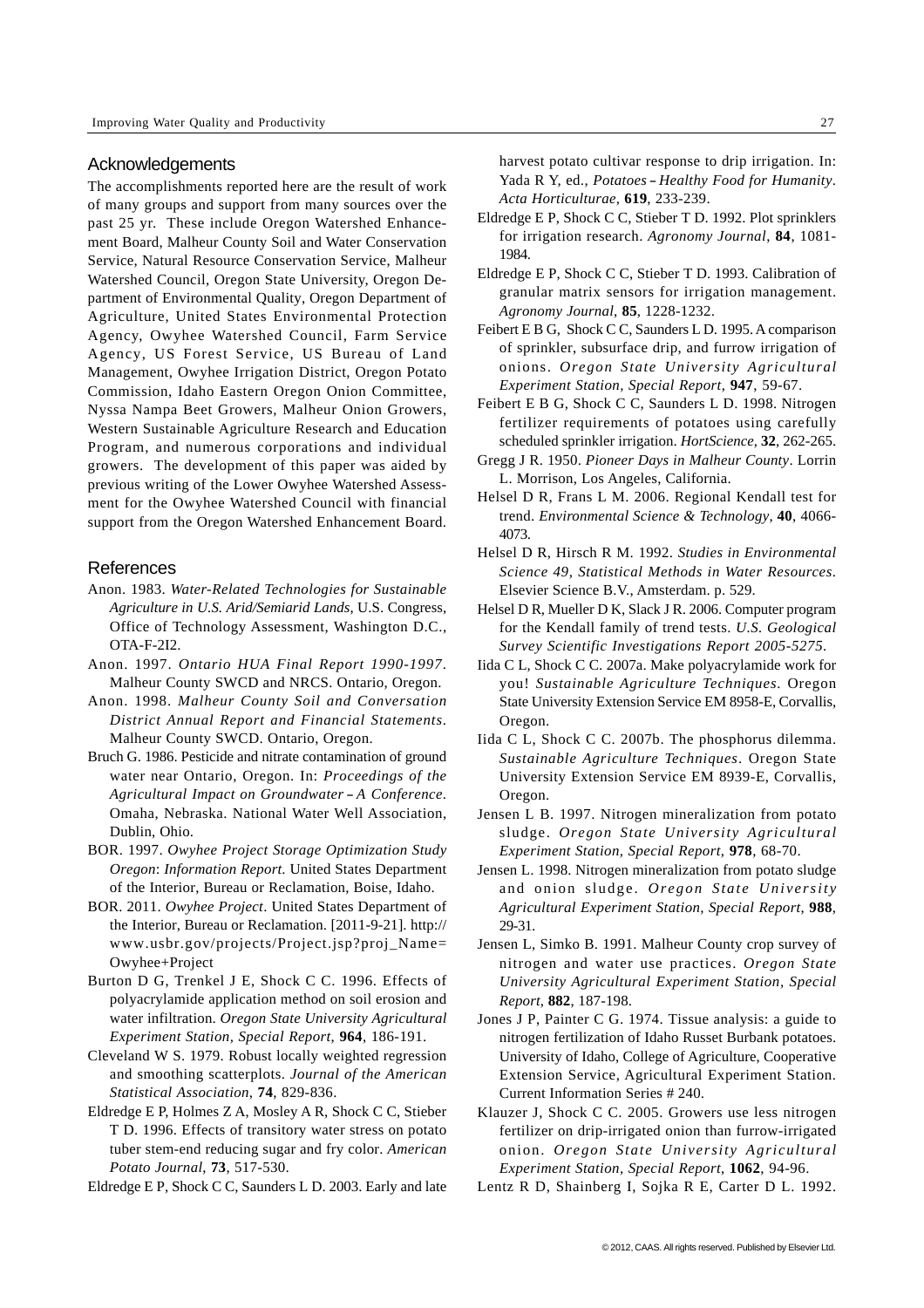Preventing irrigation furrow erosion with small applications of polymers. *Soil Science Society of America Journal*, **56**, 1926-1932.

- Lovell B B. 1980. *Soil Survey Report of Malheur County Oregon, Northeastern Part*. Soil Conservation Service, United States Department of Agriculture, Soil Conservation Service, in cooperation with the Oregon Agricultural Experiment Station.
- Malheur County Court. 1981. *Two-Year Sampling Program, Malheur County Water Quality Management Plan*. Malheur County Planning Office, Vale, Oregon.
- Mountfort R F. 1988. DCPA (Dacthal) Herbicide Profile 6/ 88. Office of Pesticide Programs. Environmental Protection Agency. [2007-8-10]. http://pmep.cce.cornell. edu/profiles/herb-growthreg/dalapon-ethephon/dcpa/ herb-prof-dcpa.html
- ODEQ. 1991. Northern Malheur County groundwater action plan. Oregon Department of Environmental Quality, Portland, Oregon. [2011-11-29]. http://www.deq.state. or.us/wq/groundwater/docs/nmcgwma/actionplan.pdf
- Parsons D W, Witt J M. 1988. *Pesticides in Groundwater in the United States of America*. A Report of a 1988 Survey of State Lead Agencies. pp. 12-18.
- Pereira A B, Shock C C, Feibert B G, Nova N A V. 2008. Performance of "Irrigas" for onion irrigation scheduling compared to three soil water sensors. *Engenharia Rural*, **18**, 109-114.
- Richerson P M. 2010. *Third Northern Malheur County Groundwater Management Area Nitrate Trend Analysis Report*. Oregon Department of Environmental Quality, Portland, Oregon.
- Schneider G. 1990. *Malheur County Agriculture.* Oregon State University Extension Service, Malheur County office, Ontario, Oregon.
- Shock C C. 1997. Application of onion sludge as a fertilizer supplement. *Oregon State University Agricultural Experiment Station, Special Report*, **978**, 50-53.
- Shock C C. 2003. Soil water potential measurement by granular matrix sensors. In: Stewart B A, Howell T A, eds., *The Encyclopedia of Water Science*. Marcel Dekker, New York. pp. 899-903.
- Shock C C. 2006. Drip irrigation: an introduction. *Sustainable Agriculture Techniques*, Oregon State University Extension Service EM 8782-E, Corvallis, Oregon.
- Shock C C, Barnum J, Seddigh M. 1998a. Calibration of Watermark soil moisture sensors for irrigation management. In: *Proceedings of the International Irrigation Show*. Irrigation Association, San Diego, CA. pp. 139-146.
- Shock C C, Eldredge E P, Saunders L D. 2002a. Irrigation criteria and drip tape placement for 'Umatilla Russet' potato production. In: *International Irrigation Show 2002 Proceedings*. Irrigation Association. New Orleans, Louisiana.
- Shock C C, Feibert E B G. 2002. Deficit irrigation of potato.

In: Moutonnet P, ed., *Deficit Irrigation Practice*s. Food and Agriculture Organization of the United Nations, Rome*. Water Reports*, **22**, 47-55.

- Shock C C, Feibert E B G, Jensen L B, Jones R L, Capps G W, Gheen E. 2001. Changes toward sustainability in the Malheur-Owyhee watershed. In: Payne W A, Keeney D R, Rao S, eds., *Sustainability in Agricultural Systems in Transition Proceedings*. ASA Special Publication, American Society of Agronomy, Madison, WI. pp. 97-106.
- Shock C C, Feibert E B G, Jensen L B, Klauzer J. 2010. Successful onion irrigation scheduling. *Sustainable Agriculture Techniques*, Oregon State University Extension Service, Corvallis. SR 1097.
- Shock C C, Feibert E B G, Saunders L D. 1998b. Onion yield and quality affected by soil water potential as irrigation threshold. *HortScience*, **33**, 1188-1191.
- Shock C C, Feibert E B G, Saunders L D. 1999a. Residual effects of potato and onion sludge on wheat yield. *Oregon State University Agricultural Experiment Station, Special Report*, **1005**, 183-186.
- Shock C C, Feibert E B G, Saunders L D. 2000a. Irrigation criteria for drip-irrigated onions. *HortScience*, **35**, 63- 66.
- Shock C C, Feibert E B G, Saunders L D. 2004. Plant population and nitrogen fertilization for subsurface dripirrigated onion. *HortScience*, **39**, 1722-1727.
- Shock C C, Feibert E B G, Saunders L D. 2005a. Onion response to drip irrigation intensity and emitter flow rate. *HortTechnology*, **15**, 652-659.
- Shock C C, Feibert E B G, Saunders L D. 2007a. Short duration water stress produces multiple center onion bulbs. *HortScience*, **42**, 1450-1455.
- Shock C C, Feibert E B G, Saunders L D. 2009. Microirrigation alternatives for hybrid poplar production, 2008 trial. *Oregon State University Agricultural Experiment Station, Special Report*, **1094**, 85-96.
- Shock C C, Feibert E B G, Saunders L D, Klauzer J. 2007b. Deficit irrigation for optimum alfalfa seed yield and quality. *Agronomy Journal*, **99**, 992-998.
- Shock C C, Feibert E B G, Saunders L D, Schneider G. 1998c. Nitrogen value of potato and onion sludge for corn production. *Oregon State University Agricultural Experiment Station, Special Report*, **988**, 23-28.
- Shock C C, Feibert E B G, Saunders L D, Shaw N L, Sampangi R S. 2011. Native wildflower seed production with low levels of irrigation. In: Shock C C, ed., *Oregon State University Agricultural Experiment Station, Malheur Experiment Station Annual Report 2010*, Department of Crop and Soil Science Ext/CrS, **132**, 158-178.
- Shock C C, Feibert E B G, Seddigh M, Saunders L D. 2002b. Water requirements and growth of irrigated hybrid poplar in a semi-arid environment in Eastern Oregon. *Western Journal of Applied Forestry*, **17**, 46-53.
- Shock C C, Feibert E B G, Westermann D. 1998d. "On farm" implementation of lower nitrogen fertilizer inputs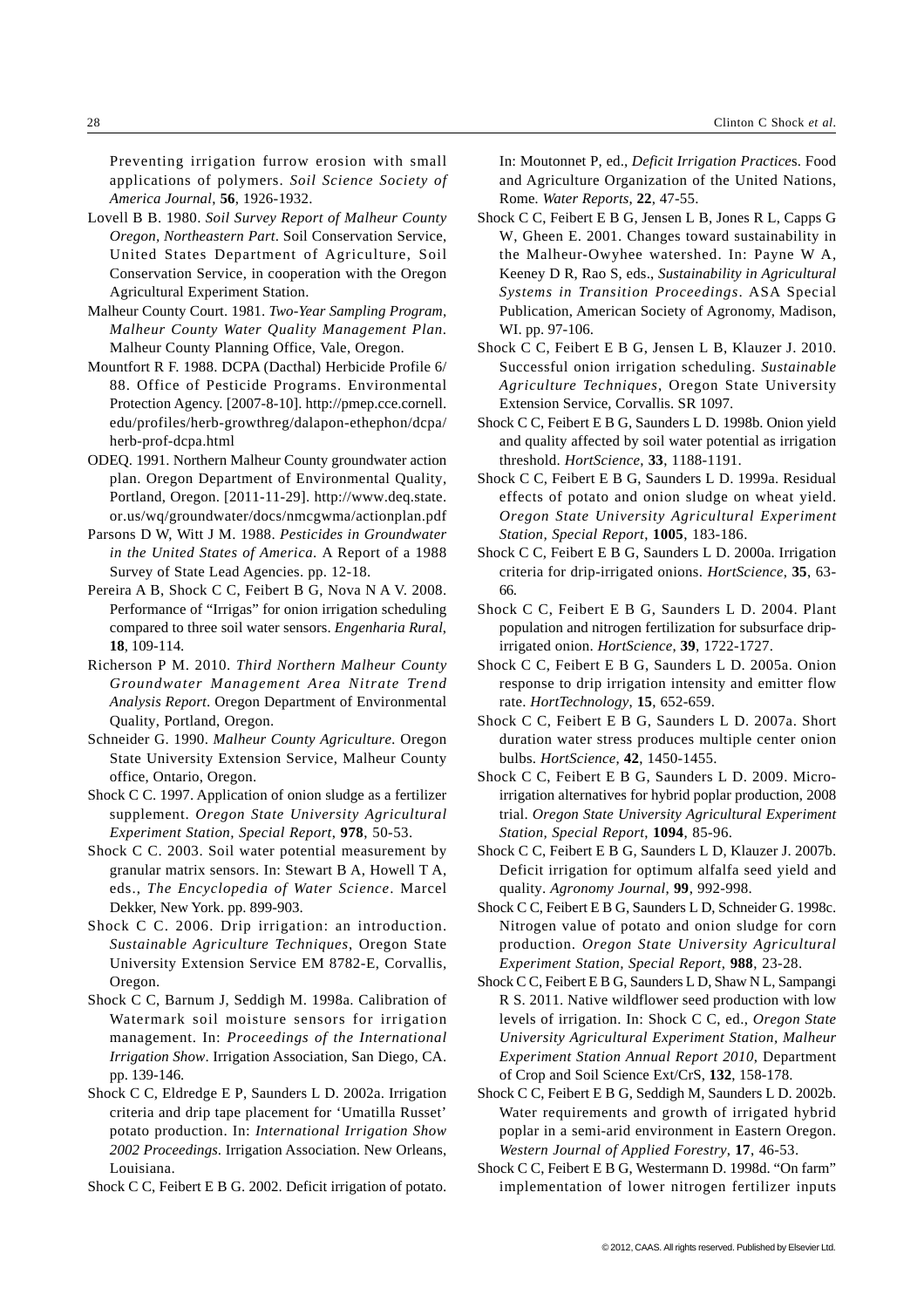through nitrogen accounting and validation of organic matter mineralization. *Oregon State University Agricultural Experiment Station, Special Report*, **988**, 126-134.

- Shock C C, Feibert E B G, Westermann D, Traveler D, Tindall T, Camp S, Walhert B, Huffaker B, Bowers D, Elison D. 1996. "On farm" validation of nitrogen fertilization recommendations for sugar beets. *Oregon State University Agricultural Experiment Station, Special Report*, **964**, 126-133.
- Shock C C, Flock R J, Eldredge E P, Pereira A B, Jensen L B. 2006a. Successful potato irrigation scheduling. *Sustainable Agriculture Techniques*, Oregon State University Extension Service, Corvallis, Oregon. EM 8911-E.
- Shock C C, Flock R J, Eldredge E P, Pereira A B, Jensen L B. 2006b. Drip irrigation guide for potatoes in the Treasure Valley. *Sustainable Agriculture Techniques*, Oregon State University Extension Service, Corvallis, Oregon. EM 8912-E.
- Shock C C, Flock R J, Feibert E B G, Pereira A B, O'Neill M. 2005b. Drip irrigation guide for growers of hybrid poplar. *Sustainable Agriculture Techniques*, Oregon State University Extension Service, Corvallis, Oregon. EM8902.
- Shock C C, Flock R J, Feibert E B G, Shock C A, Jensen L B, Klauzer J. 2005c. Drip irrigation guide for onion growers in the Treasure Valley. *Sustainable Agriculture Techniques*, Oregon State University Extension Service, Corvallis, Oregon. EM 8901.
- Shock C C, Flock R J, Feibert E B G, Shock C A, Pereira A B, Jensen L B. 2005d. Irrigation monitoring using soil water tension. *Sustainable Agriculture Techniques*, Oregon State University Extension Service, Corvallis, Oregon. EM 8900.
- Shock C C, Futter H, Perry R, Swisher J, Hobson J. 1988a. Effects of straw mulch and irrigation rate on soil loss and runoff. *Oregon State University Agricultural Experiment Station, Special Report*, **816**, 38-47.
- Shock C C, Hobson J H, Banner J, Saunders L D, Stieber T D. 1993a. Research shows straw mulching pays. *Onion World*, **9**, 35-37.
- Shock C C, Hobson J H, Seddigh M, Shock B M, Stieber T D, Saunders D L. 1997. Mechanical straw mulching of irrigation furrows: soil erosion and nutrient losses. *Agronomy Journal*, **89**, 887-893.
- Shock C C, Holmes Z A, Stieber T D, Eldredge E P, Zhang P. 1993b. The effect of timed water stress on quality, total solids and reducing sugar content of potatoes. *American Potato Journal*, **70**, 227-241.
- Shock C C, Jensen L B, Hobson J H, Seddigh M, Shock B M, Saunders L D, Stieber T D. 1999b. Improving onion yield and market grade by mechanical straw application to irrigation furrows. *HortTechnology*, **9**, 251-253.
- Shock C C, Miller J G, Saunders L D, Stieber T D. 1993c. Spring wheat performance and nitrogen recovery

following onions. *Oregon State University Agricultural Experiment Station, Special Report*, **924**, 233-239.

- Shock C C, Pereira A B, Hanson B R, Cahn M D. 2007c. Vegetable irrigation. In: Lescano R, Sojka R, eds., *Irrigation of Agricultural Crops*. 2nd ed. Agronomy Monograph 30. ASA, CSSA, and SSSA, Madison, WI. pp. 535-606.
- Shock C C, Pereira A B, Eldredge E P. 2007d. Irrigation best management practices for potato. *American Journal of Potato Research*, **84**, 29-37.
- Shock C C, Seddigh M, Hobson J H, Tinsley I J, Shock B M, Durand L R. 1998e. Reducing DCPA losses in furrow irrigation by herbicide banding and straw mulching. *Agronomy Journal*, **90**, 399-404.
- Shock C C, Seddigh M, Saunders L D, Stieber T D, Miller J G. 2000b. Sugarbeet nitrogen uptake and performance following heavily fertilized onion. *Agronomy Journal*, **92**, 10-15.
- Shock C C, Shock B M. 1997. Comparative effectiveness of polyacrylamide and straw mulch to control erosion and enhance water infiltration. In: Wallace A, ed., *Handbook of Soil Conditioners*. Marcel Dekker, New York, NY. pp. 429-444.
- Shock C C, Stanger C E, Futter H. 1988b. Observations on the effect of straw mulch on sugar beet stress and productivity. *Oregon State University Malheur Experiment Station, Special Report*, **816**, 103-105.
- Shock C C, Wang F X. 2011. Soil water tension, a powerful measurement for productivity and stewardship. *HortScience*, **46**, 178-185.
- Shock C C, Welch T K. 2011a. Surge irrigation, *Sustainable Agriculture Techniques*. Oregon State University, Department of Crop and Soil Science Ext/CrS 135, Corvallis, Oregon.
- Shock C C, Welch T K. 2011b. Tailwater recovery using sedimentation ponds and pumpback systems. *Sustainable Agriculture Techniques*, Oregon State University, Department of Crop and Soil Science Ext/CrS 134, Corvallis, Oregon.
- Shock C C, Welch T K. 2011c. TMDLs and water quality in the Malheur Basin: a guide for agriculture. *Sustainable Agriculture Techniques*, Oregon State University, Department of Crop and Soil Science Ext/CrS 133, Corvallis, Oregon.
- Stanger C E, Ishida J K. 1990. An evaluation of herbicide treatments for onion tolerance and weed control. *Oregon State University Agricultural Experiment Station, Special Report*, **862**, 30-37.
- Stanger C E, Ishida J. 1993. Weed control in seedling onions with herbicides applied as preplant and postemergence applications. *Oregon State University Agricultural Experiment Station, Special Report*, **924**, 32-42.
- Stene E A. 1996. *The Owyhee Project*. United States Department of the Interior, Bureau or Reclamation. [2011- 11-29]. http://www.usbr.gov/projects//ImageServer?